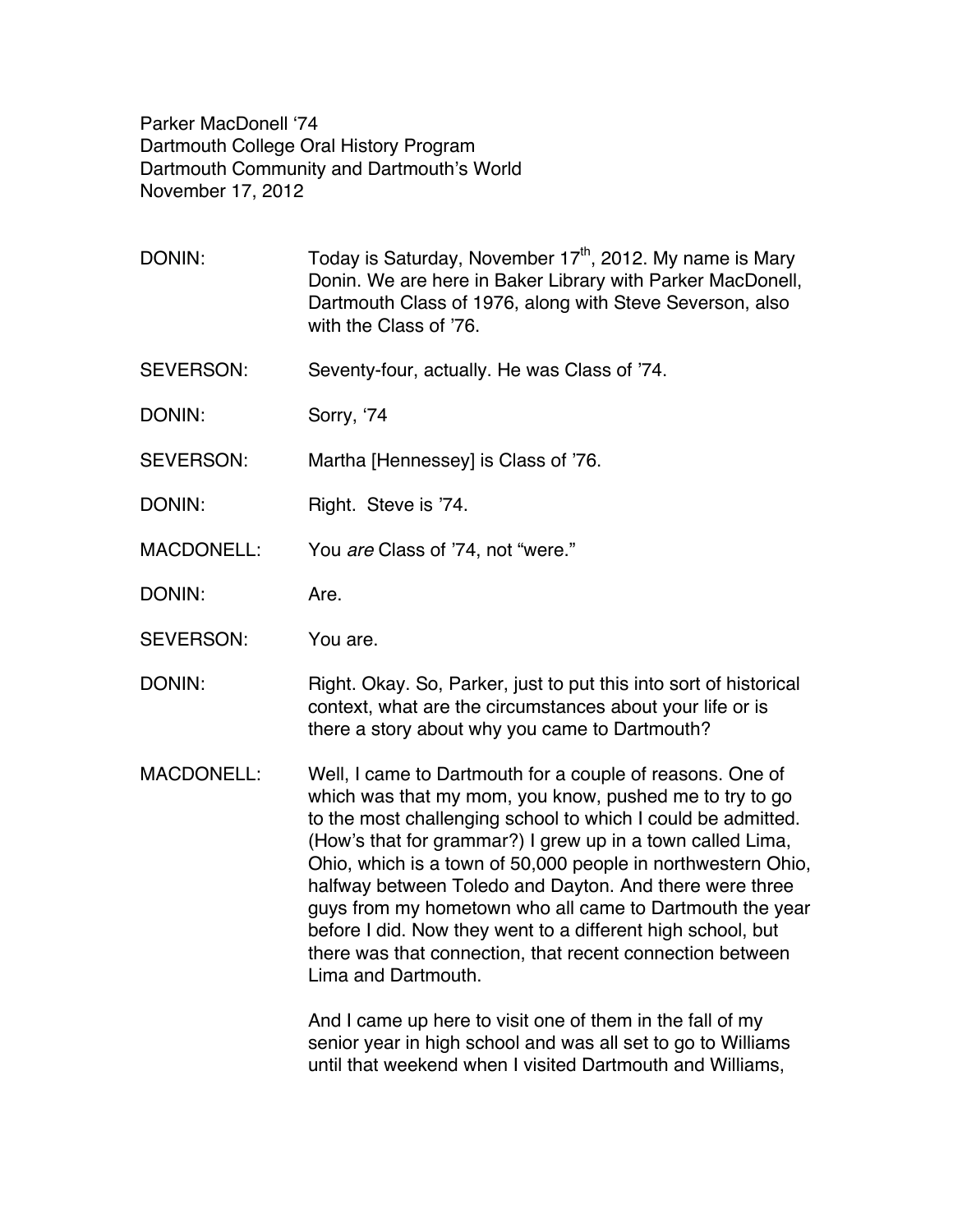and I had such a great time at Dartmouth, I changed the order of priority.

And I met Steve that weekend, right? Because you were living in Fayerweather Hall, where I visited Dan Wright and those guys. So I came here because of my mom and because, you know, it's a great school.

Now, I never thought about the fact that it wasn't a co-ed school, because when I got here it was not a co-ed school. It became a co-ed school just as I got here, but I never thought about that.

- DONIN: I mean, your class was the first class of fully integrated women.
- MACDONELL: Well, we could talk about what fully integrated means, but I'm proud to say that I was in that class. Some things happened that I wasn't proud of, some that I observed and even probably a few things that I did, but I'm still proud to be part of that class—it's an historic class. It was the first class to which women had ever been admitted in the then 203 year history of the school. And I was proud of that. But I didn't think about the fact that I would get here and go through kind of a huge change of culture. It never dawned on me.
- DONIN: But is it fair to assume that you came from a high—you didn't come from an all-boys high school, right?
- MACDONELL: No, I didn't. I came from a big kind of urban high school in a small town. "Big urban high school in a small town" doesn't sound like the right mix, but it's what it was. It was a high school of 2,000 kids and 35, 40 percent of them were African-American, and 95 percent of the kids weren't going to go to college. It is a factory town. So I just wasn't very aware. I just didn't think about it.
- DONIN: But you knew before you came that women—
- MACDONELL: I knew that women would be part of my class, and somehow in my seventeen-year-old brain, that translated into, *Well, it*'*s gonna be like going to a co-ed school*. I just never thought about what it would be like culturally here in that way.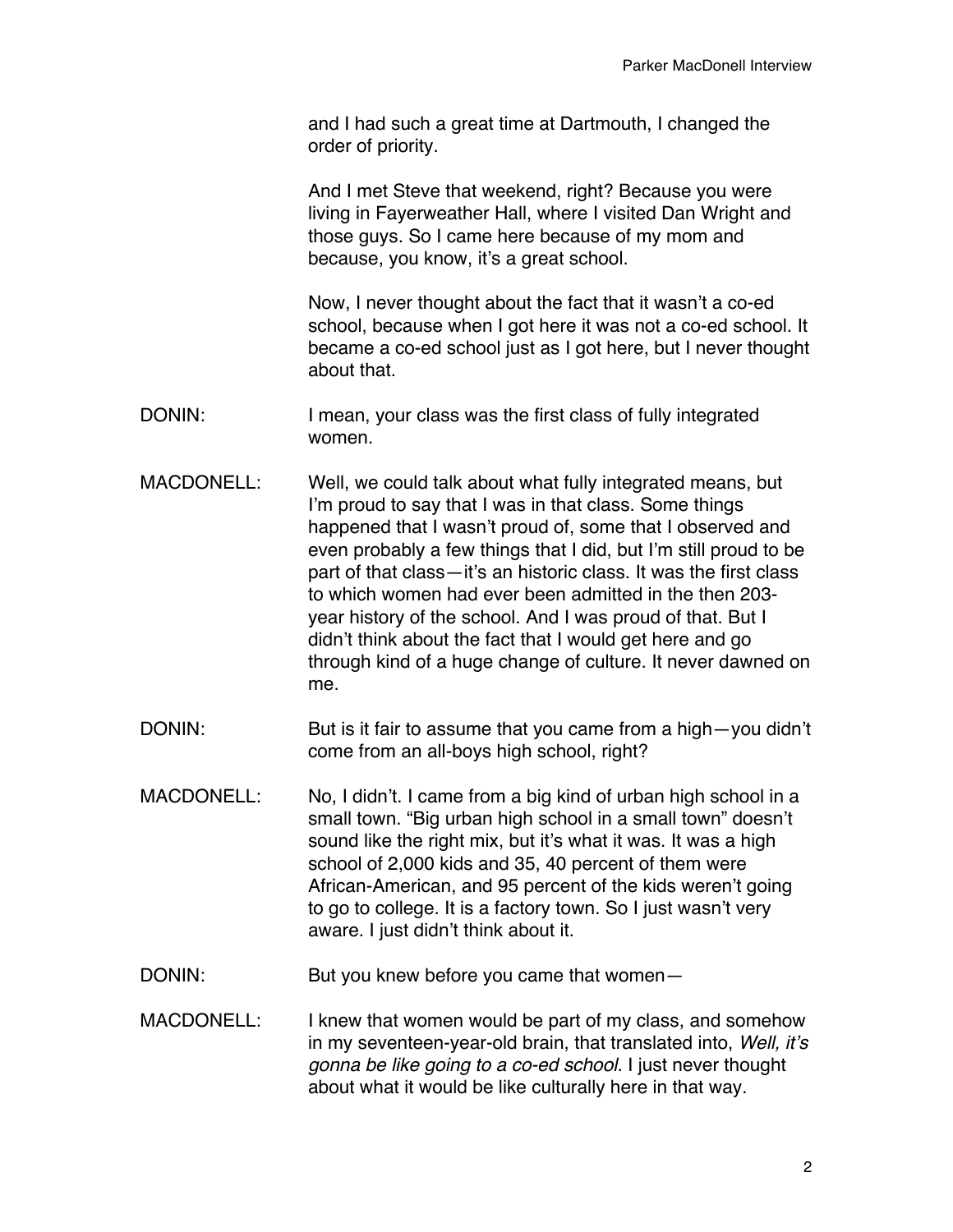- DONIN: So what was it about Dartmouth that made you change your mind and come here instead of elsewhere, when you made that first visit and met Steve?
- MACDONELL: I really think that at that age, kids have a fine enough sense of themselves so that they know where they fit and where they don't, and I knew when I got here and started hanging out with these guys—I just knew that I fit here. I went to Williams the next night, and I knew that I did not fit there. I mean, the people that I met were great people, I'm sure, smart, hard working, but it was just luck of the draw. But I'm sure I made the right decision. It was fit. It just fit.
- DONIN: So describe "fit." What did you see here that you identified with, that made you feel like you fit?
- MACDONELL: This is a weird example, but—well, part of it is, you can tell when you meet somebody whether you like him. You know, first impressions are worth something. The thing I remember—I don't know if you remember this, Steve, but there was a guy in Fayerweather Hall who had a bootleg Crosby, Stills, Nash and Young record. And I had never seen a bootleg record before. I was from a little town in Ohio. I thought, *This is really cool.* "Do you have any more of these?" So it was that kind of a thing. I just sort of thought—

Then the other thing that happened was that somebody took me out to the ski jump. Remember the ski jump?

- DONIN: It was out on Lyme Road, yes.
- MACDONELL: It's now torn down, but it was out on the golf course. And I remember going out there and hearing that sometimes when it was snowing in the winter, that guys would, like, get on trays from Thayer Hall and go down the ski jump and hope that they lived.

DONIN: [Chuckles.]

MACDONELL: And so I just thought, *I don*'*t know. It looks like the kind of place*—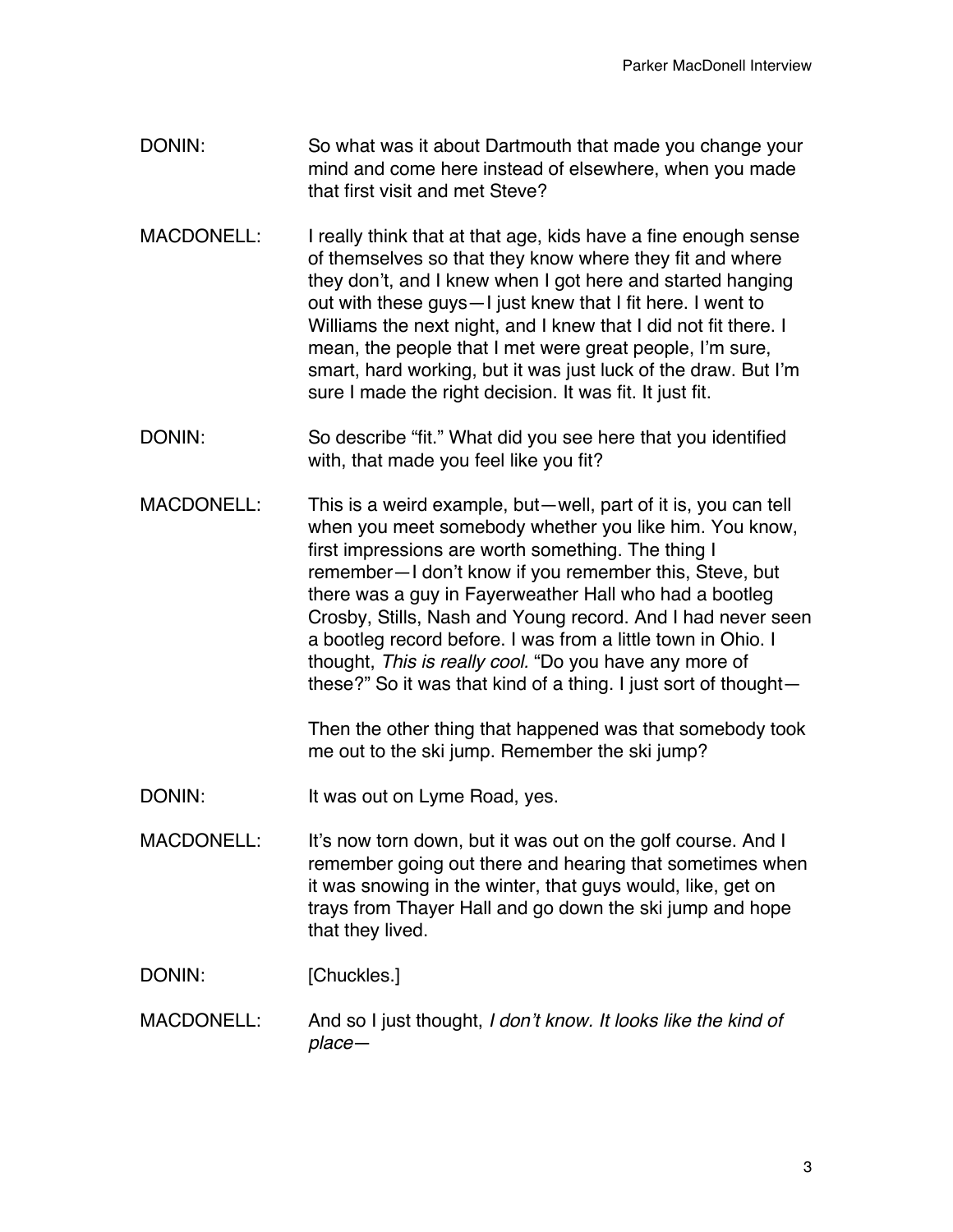| The other thing that was true was that I visited Dartmouth in    |
|------------------------------------------------------------------|
| June of that same year, and I heard the Dartmouth Aires          |
| sing, and so that was a strong attractor, too. I mean, I heard   |
| the Aires sing. It was the "Sometimes in Winter" era, and I      |
| thought, Boy, that's really cool. I would love to do that. And I |
| wound up singing in the Dartmouth Aires all four years I was     |
| here.                                                            |

So I think those were the things that attracted me: music and danger (*said sardonically*.)

- DONIN: Now, I've done a little background checking on you, and a big part of your life is music.
- MACDONELL: Mm-hm.
- DONIN: Did you already know that? I mean, had you already sort of identified that before you got here?
- MACDONELL: No, I had no idea. I had no idea what I wanted to do when I came here. I mean, I probably—I was asked that question. I probably made something up. But in reality I had no idea what I wanted to do.
- DONIN: So when you got here, were you able to identify a group that you sort of felt comfortable with, whether it was your floor mates on your—were you in Fayerweather when you started?
- MACDONELL: Mm-hm, mm-hm.
- DONIN: Was it your floor mates, so to speak, or was it classmates in a particular class or an athletic team?
- MACDONELL: It was two groups of people. One group was the people that I hung out with at Fayerweather Hall. Not all of them, but some of them. I made some lifelong friends, people that I still, you know, talk to to this day, including Steve Severson, you know? Not including, but *starting with* Steve Severson. That was the first group.

And the other group was the Dartmouth Aires. I auditioned for and joined the Aires in the fall quarter of my freshman year, and that was really my fraternity here at Dartmouth. I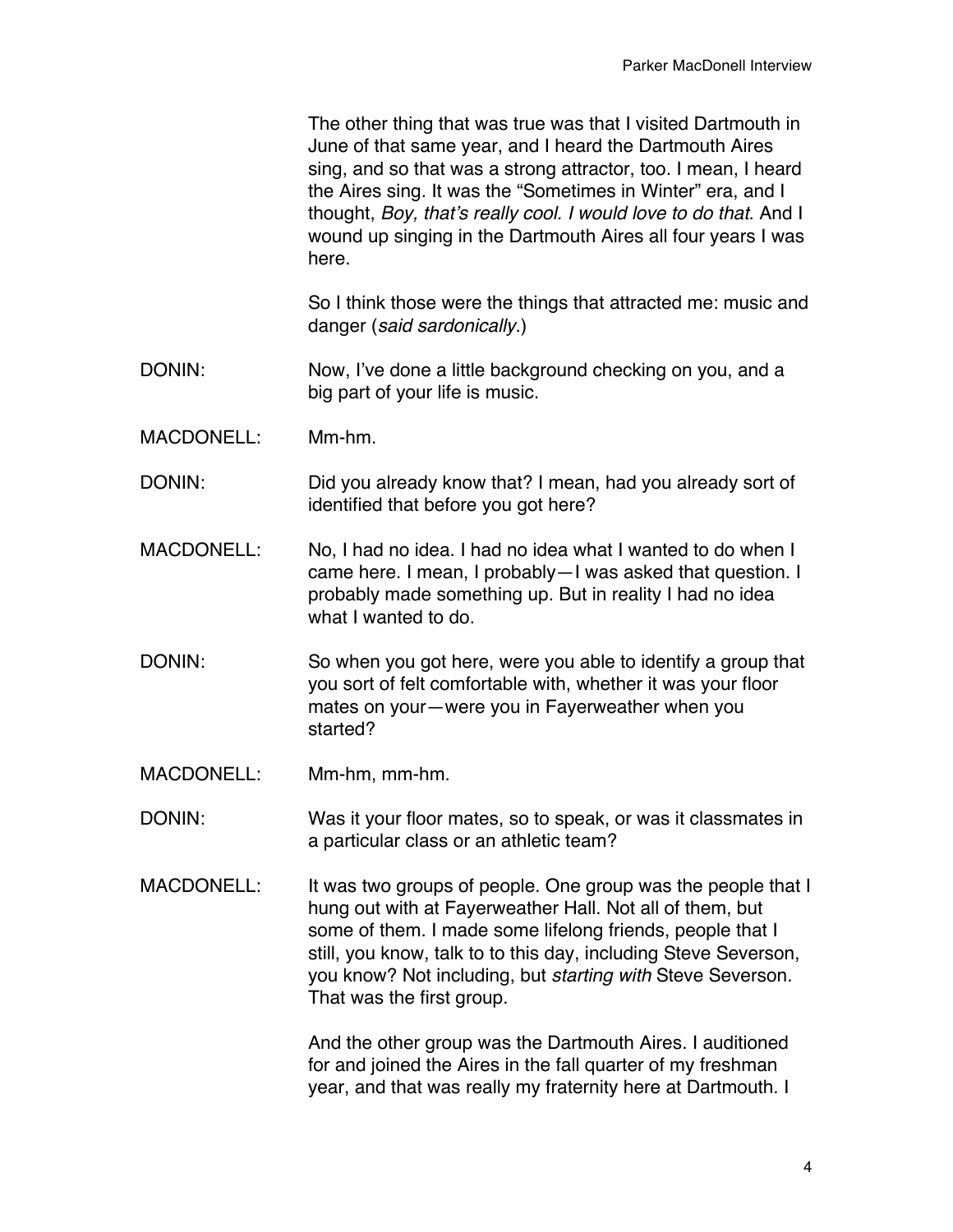joined and resigned early from two different fraternities here. I tried to fit into the fraternity scene, but I just didn't fit into it.

DONIN: How so?

MACDONELL: I don't know. I haven't thought about that. But part of it was that I had the sense that I didn't have enough time to study, be in the Aires and the Glee Club, because you had to be in the Glee Club, too, to be in the Aires. And then also be in a fraternity. And so I joined Tri Kap [Kappa Kappa Kappa] first.

Remember Charlie Stevens?

- SEVERSON: Sure.
- MACDONELL: Was he in the Glee Club? "Chucka," they called him.

Anyhow, I joined—I met some guys from Tri Kap who invited me to join there, so I thought, *This is what you*'*re supposed to do at Dartmouth*, so I did. But then I resigned from that. And then some of my friends from Fayerweather Hall, including Steve, belonged to Phi Delt, so then I joined Phi Delt, but then I left that at the end of my junior year. So, yes, that was the story of my—those were my social circles at Dartmouth. I tried the fraternity thing, but really the Aires and the Glee Club were my thing.

- DONIN: Was it a time management question, or was it that you just couldn't sort of fit in with that Greek thing?
- MACDONELL: I think it was more the latter, to be honest. I talked about "fit" already, but I felt like I should fit in. I felt like I should be a backslapping, towel-snapping—"backslapping, towelsnapping"—I gotta write that down.

DONIN: [Chuckles.]

MACDONELL: [Tearing a piece of paper from a pad.] Have you heard that song, "Mississippi Lawyer" that I put on that CD? I didn't write that. [Chuckles.] Thank you. [in response to having been given a pen or pencil. He writes.] "Backslappin', towel[ snappin']"—

DONIN: Is this for a song?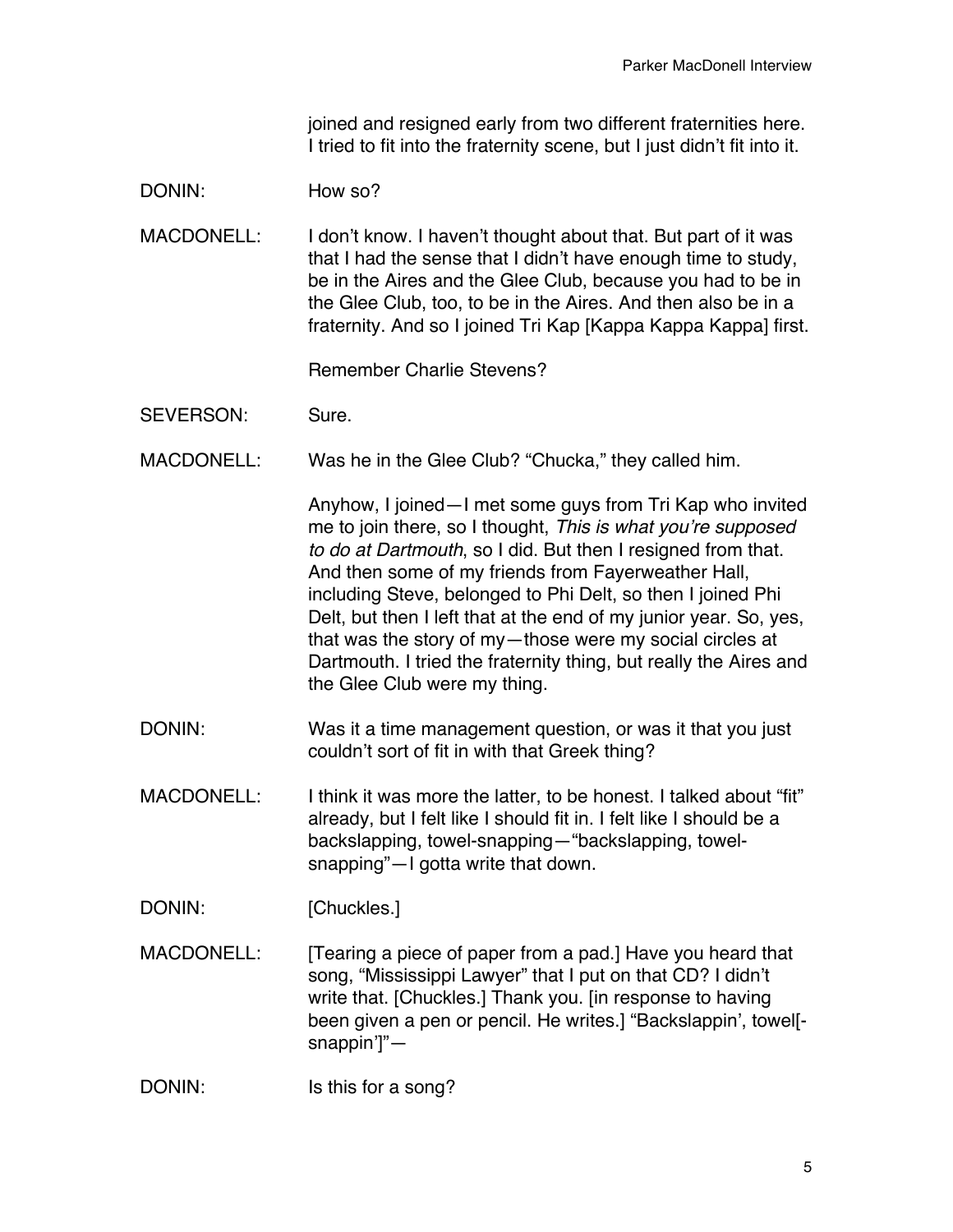| <b>MACDONELL:</b> | All right. Sorry. |
|-------------------|-------------------|
|-------------------|-------------------|

DONIN: That's okay.

So it was the Greek—the backslapping—

- MACDONELL: Towel-snapping, yes.
- DONIN: Hail fellow, well met stuff?

MACDONELL: Yes. I didn't fit into that.

DONIN: Why, though? In what way?

- MACDONELL: I don't know. It turns out I'm a sensi—I know you don't think this, given my sarcasm, but, I mean, I think I'm—I mean, I just—you know. I can't articulate it. I was going to make a joke and say I'm a sensitive New Age guy. Does that term mean—have you heard of Christine Lavin? She's a New York singer-songwriter. She has a song called [sings], "Sensitive New Age guys." And I'm not really that, but because I'm not New Age, right? I can't tell you why, but I wouldn't self-describe as a man's man or a macho guy. That's just—you know, that's not me.
- DONIN: Did you have moments of sort of feeling that you were not suited for Greek life because of who you were? Or you just chose to step back from it?
- MACDONELL: Well, I think that Sink Night at Phi Delt was the night I figured it out—I mean—funny, I don't remember going through Sink Night at Tri Kap, although I must have. The night when they've already invited you join, but then they have to initiate you. Is that Sink Night? Is that what that's called?
- SEVERSON: [No audible response.]
- MACDONELL: And I don't remember that being, like, off-putting or dangerous at Tri Kap, but it was at Phi Delt. I mean, it was dangerous and off-putting—you know, with just excessive drinking and the macho behavior turned up to eleven.

DONIN: Mm-hm.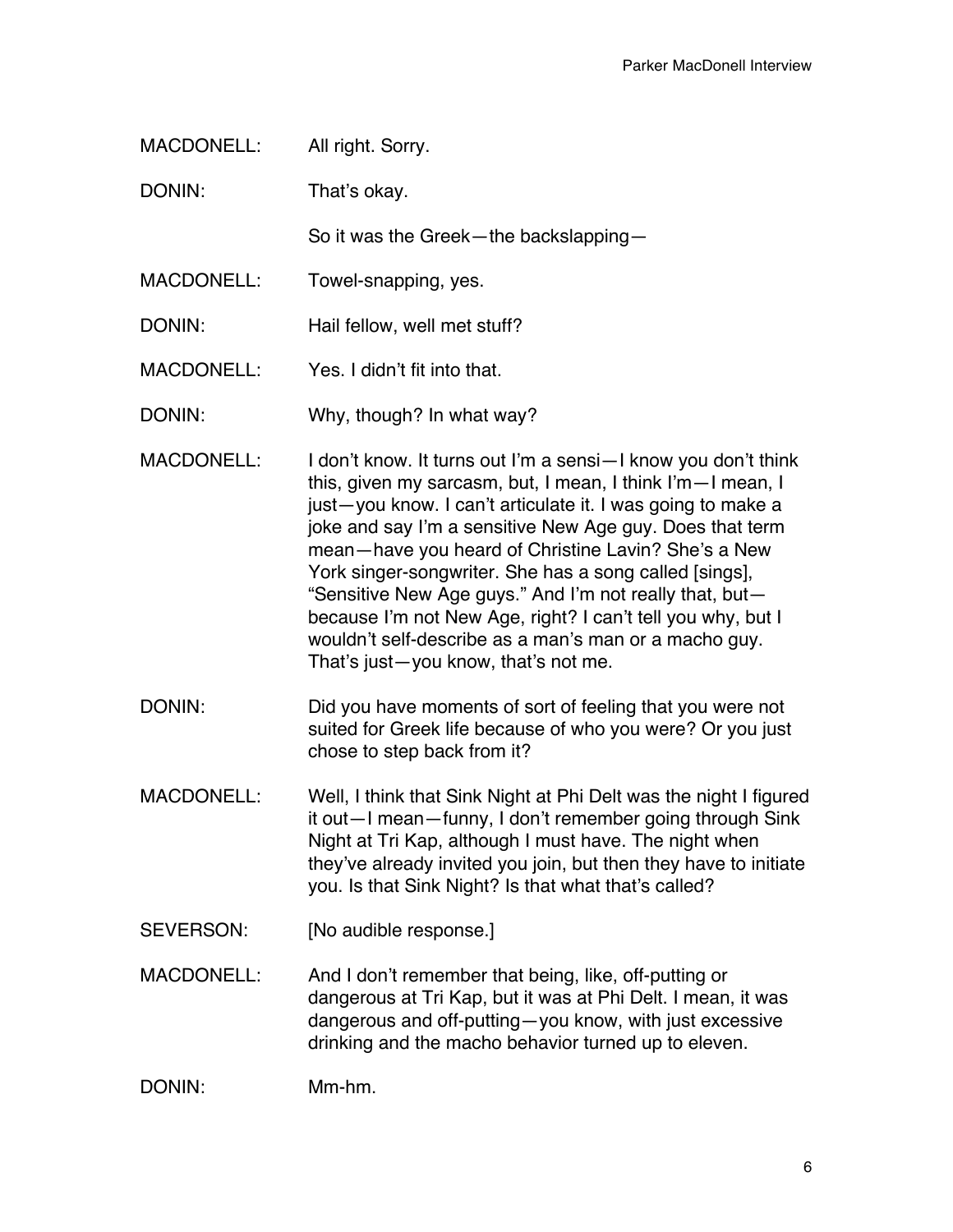- MACDONELL: On a scale of ten. So—but I was fascinated by it. I would never have said, *I*'*m never gonna go in one of those places*. It wasn't like—you know. I mean, today I say—one of the things I hope to be able to say that I never did, on my deathbed, is go to a Hooter's restaurant, for instance.
- DONIN: [Chuckles.]
- MACDONELL: You know, just because. I'm sure nothing bad happens in there. It's not like a strip bar, but—but it wasn't like that with me and the fraternities. I wouldn't say, *I*'*m never steppin*' *foot in that place*. I just didn't want to spend most of my time there.
- DONIN: Well, that's pretty significant. I mean, you know this project is about trying to sort of describe the Dartmouth community and how it's changed over the last fifty or sixty years, and we're happy to find people that are not comfortable with Greek life. I mean, it gives a different side to the sort of Dartmouth profile of the typical frat boy.
- MACDONELL: It turns out maybe I should have gone to Williams. Williams had banned the fraternities. Are you aware of that? You know what they went through?
- DONIN: Yes.
- MACDONELL: And actually, you know, when I went to graduate schoolthere were three Williams graduates in my business school class at the Yale School of Management, and all three of them were really smart and really hard working and really serious And I thought to myself, *Man, it*'*s a good thing I didn*'*t go here. I would have flunked out*. [Laughter.] But, yes, I'm not a frat guy.

It'll be interesting for me to talk to you, Steve, after you do this and hear how you answer this, these same questions. But we'll talk about that later.

DONIN: So can you describe what you were looking for as a community when you came here? Clearly, it was not Greek life. Were you impacted by the sort of sense of belonging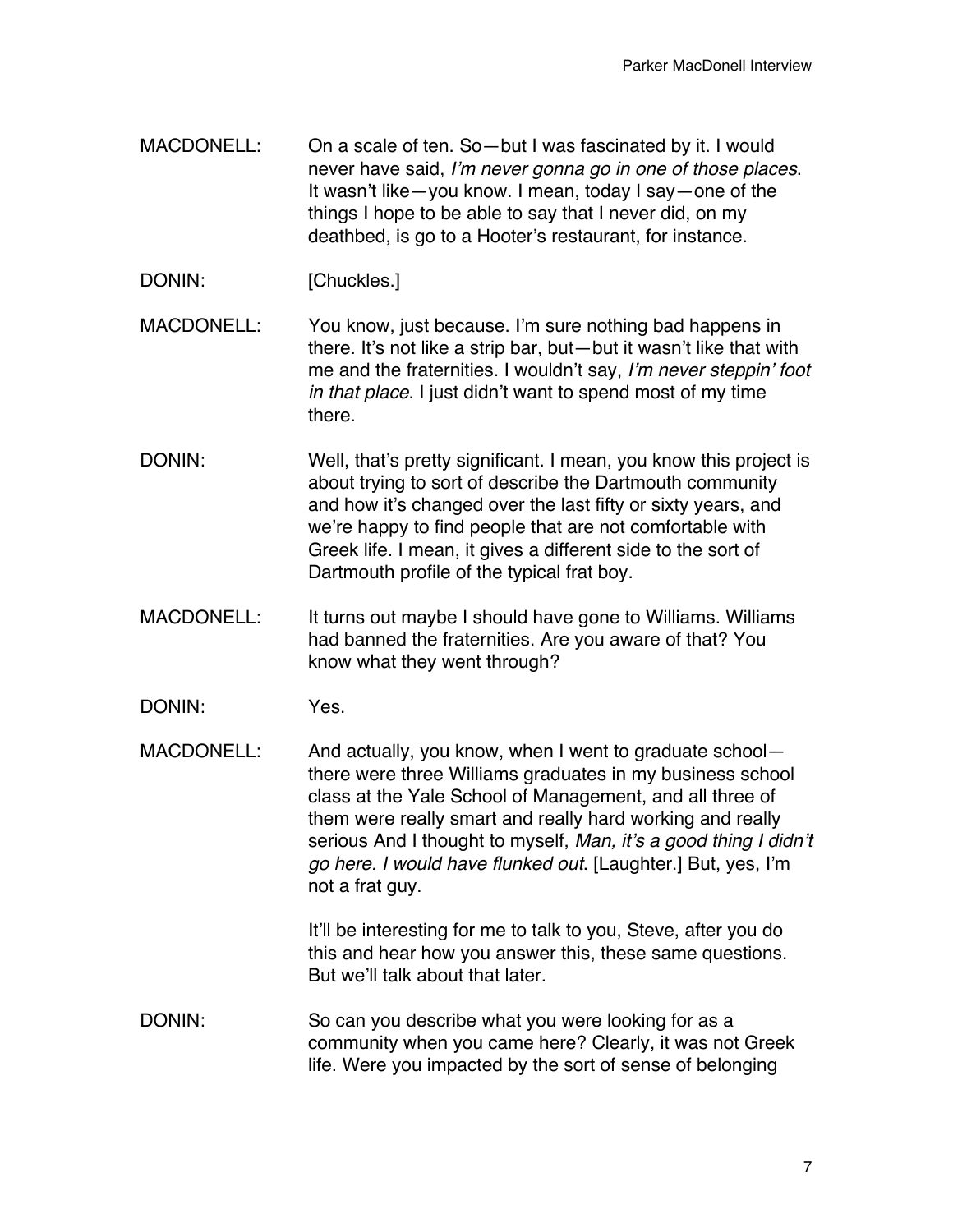to—I mean, singing seemed to be the thing that attracted you.

MACDONELL: It was.

DONIN: You were in two different groups.

MACDONELL: Yes, well, you had to be in the Glee Club in order to be in the Aires. The Aires—do you know about the Dartmouth Aires?

DONIN: Mm-hm.

MACDONELL: It's an a capella, twelve- to sixteen-man group, self directed, like an IRA only a little more fun. (Get it?)

SEVERSON: [Chuckles.]

- MACDONELL: Self-directed IRA?
- SEVERSON: [Chuckles.]

MACDONELL: So, I mean, when I found that—I mean, that was it for me. That's what I loved. And I didn't recognize at that moment that I ought to be playing music for a living. I did later, but but I guess I didn't come here in a planful way. I didn't come here saying, *All right, the first thing I have to do is find a community. The next thing I have to do is pick a major, and then start applying to grad*-—I mean, I didn't—I just didn't think about that. I just sort of—you already have a sense of me. I'm just not a—I just kind of live life.

- DONIN: Let's talk about academics for a while. Did you feel well prepared for classes when you got here?
- MACDONELL: No. You know, I came in second or third in my class of 750 kids in high school. Didn't really have to work very hard for that. No, I got my doors blown off. I actually got—I don't know if you know this, Steve, but I got two Ds my freshman year. I got a D in economics, which is interesting, being a banker for twenty-five years. I got a D in geology. There was a course that was known as Rocks for Jocks, and I like to think that the quarter that I took it was the quarter that the professor had gotten mad about the fact that his course was known as a "gut." You know what that term means.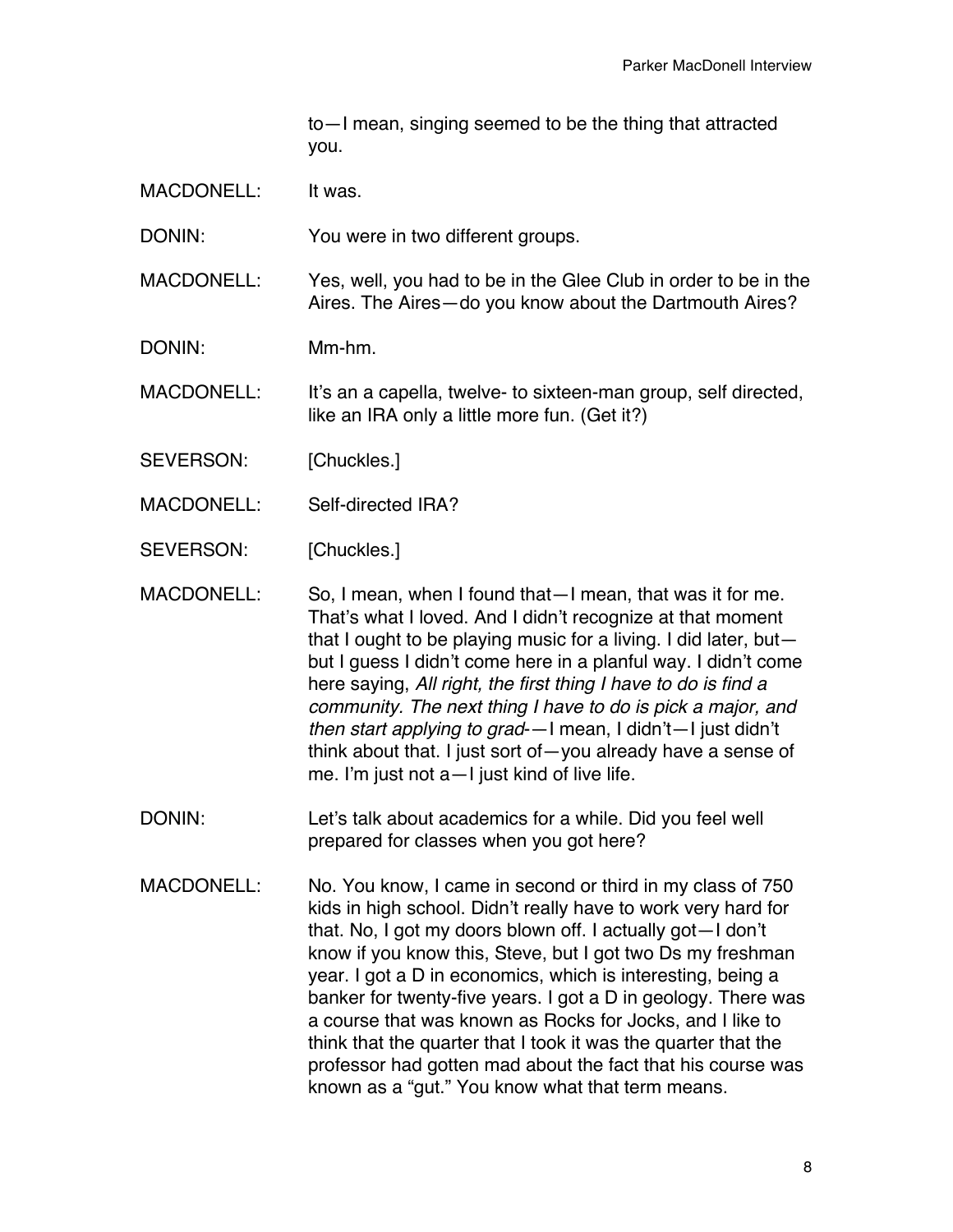DONIN: Mm-hm.

MACDONELL: And he decided to make it more difficult. The truth is that I just didn't have any interest in geology. What's so ironic about that is that I married a geologist.

DONIN: [Chuckles.]

MACDONELL: So opposites do attract.

DONIN: Yes. I think that happens to a lot of first-year students, not necessarily just at Dartmouth. They don't really know how to study to meet the standards of wherever they're going to school. But you pulled yourself out of that.

MACDONELL: Well, I had something traumatic happen at the beginning of the spring quarter of our freshman year, which really snapped me back into line. I was in a little auto accident on the way back from a Grateful Dead concert in Boston, I believe it was, about two in the morning, that bad turn on I-89 near New London. Charlie Brumback was driving a car home from the Grateful Dead concert, and—

[Addressing Steve Severson]: Do you remember this?

And he put it into the guard rail. So that was—it was traumatic not because I thought I was going to die but because it just sort of jarred me, and I said, *I*'*ve gotta, like, snap to here*. And so I got better grades that spring quarter than I had gotten before, obviously, and that I ever got after that. I think I got two As and a B. Not "I think." I did. I got two As and a B. I don't remember what courses I was taking, but—so I was all over the map. Are you surprised?

DONIN: [Laughs.]

MACDONELL: Really, are you surprised? Surprise Mary.

DONIN: No. [Laughs.] I'm not surprised.

MACDONELL: Yes.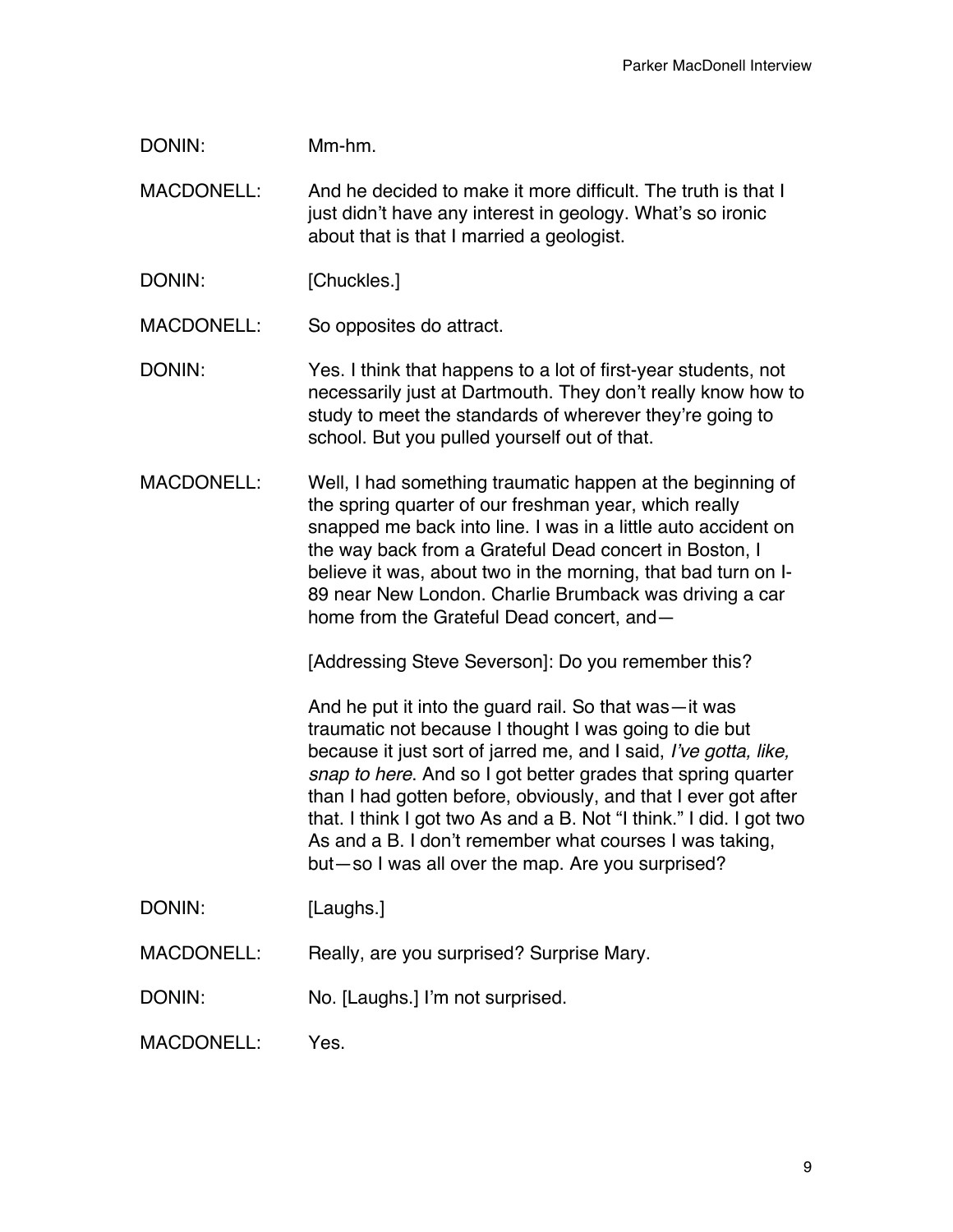- DONIN: So if you were talking about Dartmouth to someone that didn't know about it now, how would you describe the difference between what the community at Dartmouth was like for you back then and what you see about it now when you come back to campus?
- MACDONELL: Well, what I'd say about it—what I'd say is that I was there during a time of great transition and upheaval in the culture of the place and that when I visit now, it seems like a perfectly healthy coeducational school, although I've come to learn from my friends that that's not necessarily so. What I don't know is whether Dartmouth's any worse or any better than other comparable schools in that respect.
- DONIN: The upheaval you mention—is that the arrival of women?
- MACDONELL: Yes, the change of the school from all male to coeducational. On top of that, it was—I mean, this is just a small piece, but the removal of the Indian as the mascot. That happened at the same time. So I joined a group that was called the Injunaires, and literally, like two weeks later, the decree came out: "No more Indians. We are the Dartmouth Green." So we went from being the Injunaires to the Aires.
- DONIN: So the Injunaires were a singing group?
- MACDONELL: Yes, the Injunaires are now known as the Dartmouth Aires, but they were the Injun—I-n-j-u-n-aires.

DONIN: I see, and you dropped the "Injun."

MACDONELL: Yes.

- DONIN: Oh. This is the first time I've heard this.
- MACDONELL: Oh, yes.
- DONIN: So that was what, 1974?
- MACDONELL: Fall of '72. No, fall of '72. I got here in the fall of '72.
- DONIN: Oh, right away.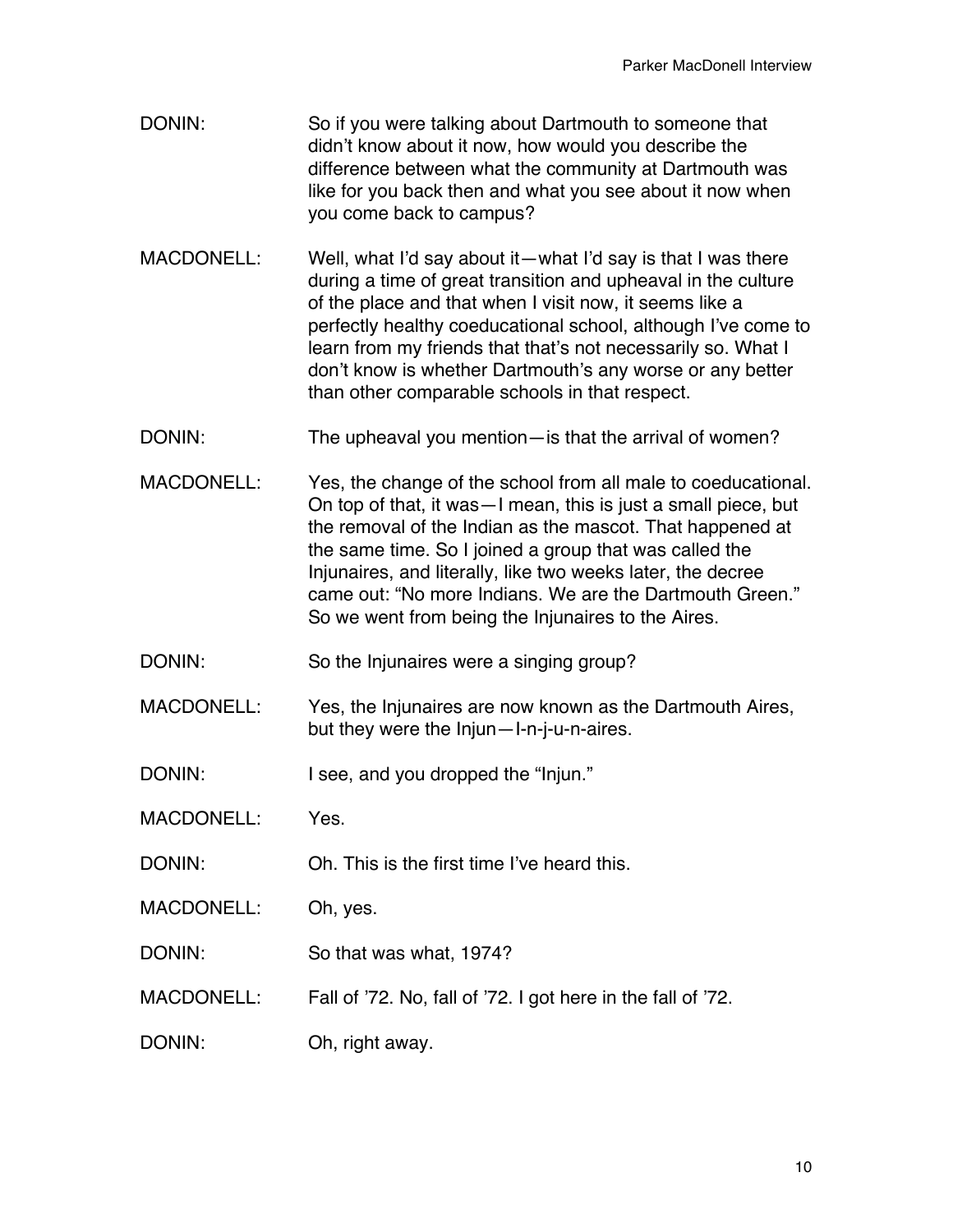- MACDONELL: And Steve was a sophomore—or junior, and I was a freshman.
- DONIN: So was there a lot of conflict over that?
- MACDONELL: Look, I mean, as you know, there were people who applied to Dartmouth and were accepted, thinking it was an all-male school and probably thinking it was going to remain an allmale school. And they applied to a school—it was called the Dartmouth Indians, and so that had resonance, I'm sure, for at least some if not most of the guys who applied for the years prior to mine, the three graduating classes prior to mine. And, you know, I mean, I hate to say it, but college is just like a really expensive consumer good in some ways, right? You're buying a brand, and you're buying a certain experience. It's not exactly like buying a car, because you don't identify for the rest of your life with the car you owned when you were eighteen, like you do with your college, but I think there were people who felt like they'd been victims of a bait and switch. Not "I think." I mean, I know. I mean, I remember talking to people and hearing that from them. "This isn't what they promised me."

But, you know, I mean, we were talking about this this morning at the breakfast table. You have to expect a place to change. You don't have to like it, but if it stays the same as it was twenty or two hundred years ago, then that's not good. So I don't know what the question was.

DONIN: Your concept of what the community was like then and now.

MACDONELL: Here's an example: When I got out of college in '76, I decided to make music my life, my vocation, and I was singing, playing the guitar and writing songs. And eventually I decided to stop playing clubs in L.A., where I lived, and go on the road, and I went on the road to play the college student union circuit.

> One of the places I got booked to play was Dartmouth College, and so I got a chance to come back here seven or eight years after I graduated. And by then, it seemed to me like a very different place because, you know, I'd come to the show, and half the audience would be women. It just seemed like—at that point, like—on the surface, it seemed like—and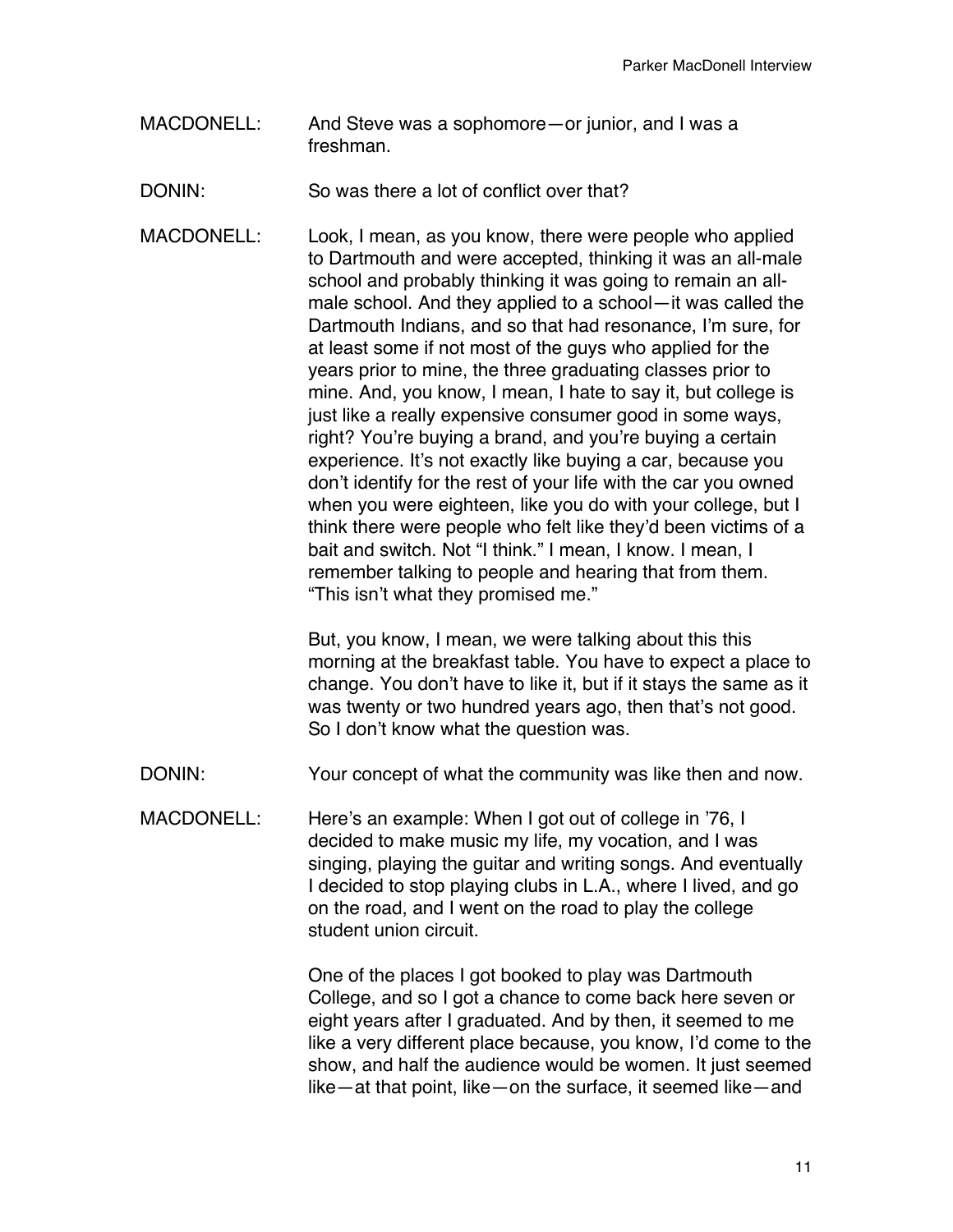I got to know some of the women. I sort of went out with one a little bit, you know?

DONIN: While you were an undergrad.

MACDONELL: No, when I came back. I took up with a young lass whose name I don't remember now, but just a short kind of fling, I guess. According to her, things were just fine at Dartmouth. Now, that's a sample of one, so—

DONIN: Right.

MACDONELL: So my perception was that it changed pretty quickly into being a relatively healthy coeducational school, albeit with all the pressures that come with, you know, an "Ivy League" school.

DONIN: Right, right. But the men-

MACDONELL: Put "Ivy League" in quotation marks, please, Mr. Transcriber.

DONIN: Okay.

MACDONELL: Ms. Transcriber.

DONIN: And not that this is going to become a discussion of coeducation, but, you know, the women didn't have parity with the men until 1995.

MACDONELL: Oh, yes. It turns out I was completely wrong. I mean, the aha moment for me was probably ten years ago, at what must have been our twenty-fifth reunion, the twenty-fifth reunion of the Class of '76. My wife Betsy and I were invited to stay at Steve and Martha's house here in Hanover. And on the second day or third day of the reunion, Martha was hosting a brunch for the women of the Class of 1976, so, being semideferential, I said to Martha, "I'll clear out of here because I don't want to"—and she said, "No, you don't need to clear out. If you want to hang around, that's fine with me."

> And what a great opportunity that was! Because I got to hear fifteen or twenty women, who were my classmates, really let down their hair. And Betsy was there, too. I've talked about that experience a fair amount. What I say is, these women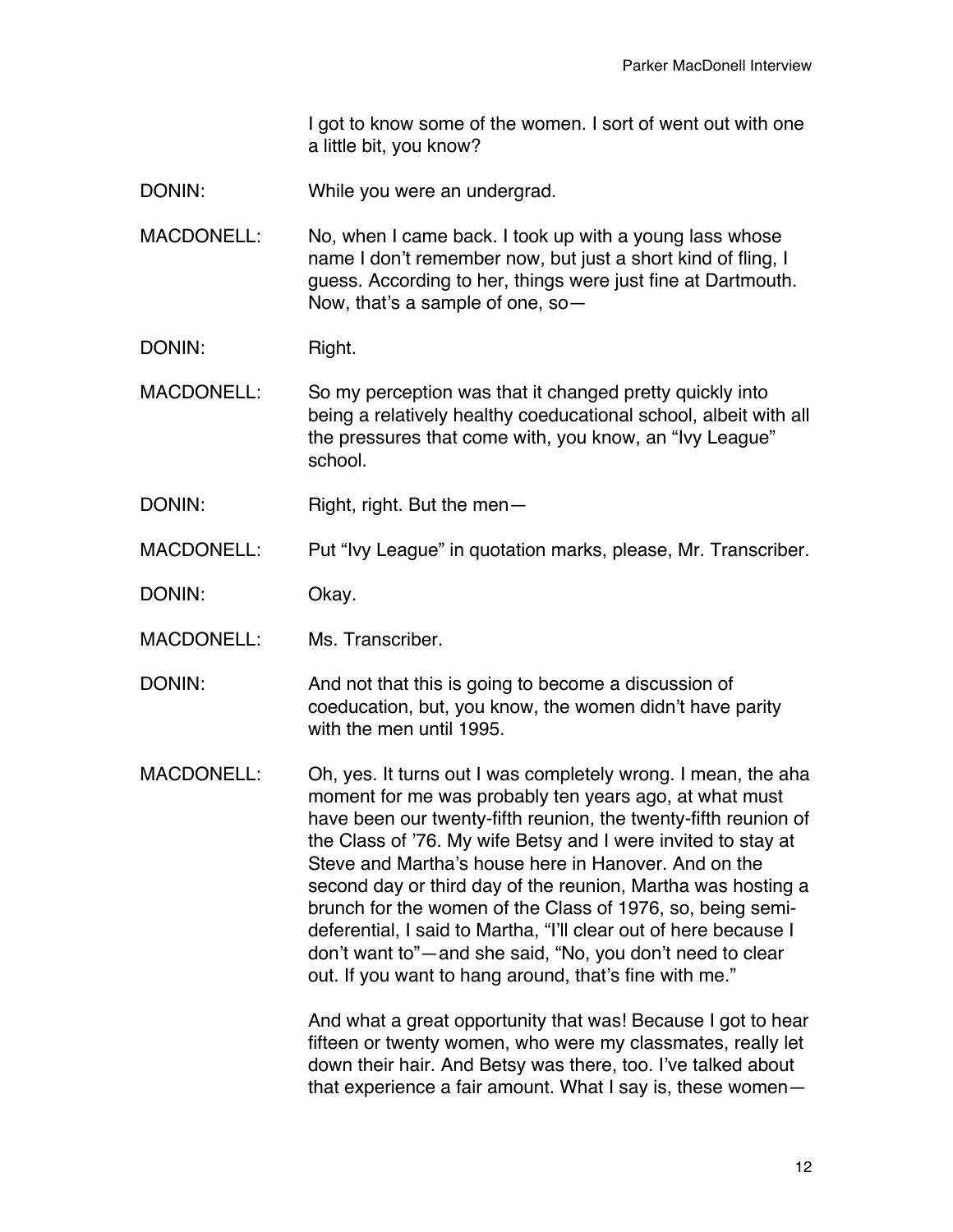many of them were still scarred twenty-five years later by what happened. And I hadn't really thought about the human impact of, you know, being a woman here at Dartmouth. But it makes perfect sense in retrospect.

And a couple of them said, "You know, I knew that if I came here, it was going to be tough, but I thought that would prepare me for the business world." One of them said, "Well, you know, I grew up with four brothers, so I kind of thought I knew what I was getting into." But there were women who said, "I've still never gotten over it."

- DONIN: They were like pioneers.
- MACDONELL: They were.
- DONIN: Brave pioneers.
- MACDONELL: Yes. But I guess what I'm reflecting on is—yes, they were. But what I'm reflecting on now is not how it changed but how I learned about what it was really like, because I didn't really have any women who were friends at Dartmouth except for one, and that was Martha, Martha Hennessey.
- DONIN: Oh, that's interesting.
- MACDONELL: What I learned from Martha was how to be friends with a woman that I wasn't going out with, which is an important thing to learn in the world, right? Because you can only go out with so many women, particularly at one time. If you can't be friends with the other 99.99999 percent of them, it's going to be kind of limiting. So—

DONIN: Right.

MACDONELL: So that was good. But other than Martha, I didn't really—you know, I didn't really make friends with any other women. I mean, Adrienne, sort of? Not really. (I'm looking at Steve here, sorry.) I didn't go out with any Dartmouth girls. I mean women. I just didn't have the—didn't have what it took, I guess, or whatever. I had a girlfriend back home. That was a whole 'nother story.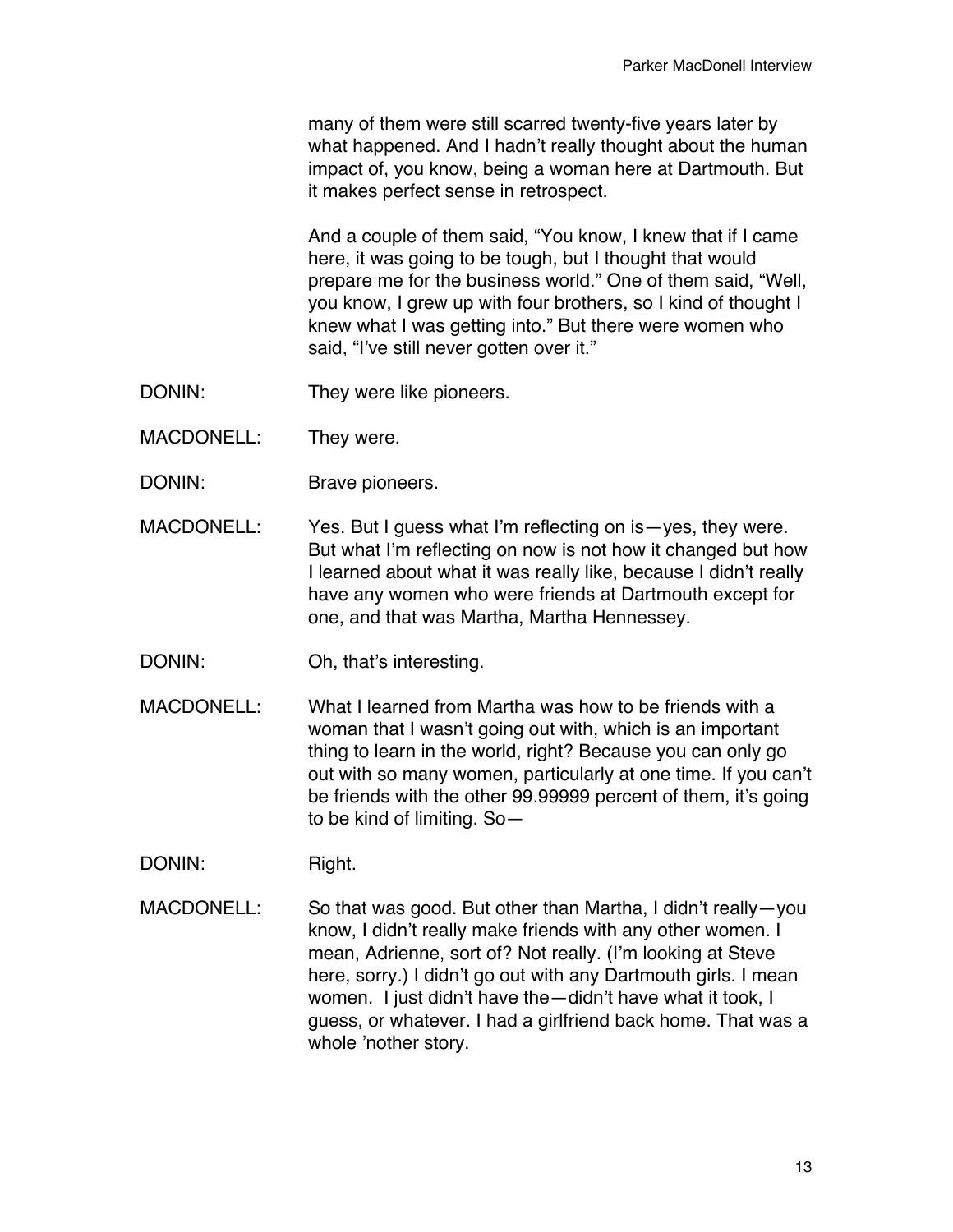- DONIN: Well, and also isn't that what people joined the Greek life for, because they feel like it's going to improve their social life? That seems to be what I've heard.
- MACDONELL: Depends on your definition of "social life." I mean, I guess that's right. I guess that women would come to the fraternity parties, but what came along with that was a lot of posturing, a lot of drinking and, you know, a lot of hubris. So that was not—I mean, maybe my testosterone count was low, but that was not enough of a motivator for me to jump into the whole fraternity life.
- DONIN: So when you think of, say, your close friends that you were saying goodbye to at commencement, for instance, the only woman you were sort of saying goodbye to was Martha.
- MACDONELL: Yes. From my class, yes.
- DONIN: From your class.

MACDONELL: Yes.

- DONIN: Right, right.
- MACDONELL: I mean, there may have been others that I said goodbye to, but that's what sticks in my mind.
- DONIN: Well, you probably weren't the only one in that case because, as you've said, you were not expecting to—when you first signed on for Dartmouth, you weren't expecting to have women in your classes.
- MACDONELL: Well, I didn't think about that. I didn't come to Dartmouth thinking, *One of my goals here is to meet my future wife*. I just didn't think about that. I figured that would happen when it happened, if I thought about it at all. So, right, I didn't come here for that reason. I just didn't.

## DONIN: Right.

MACDONELL: I came here because I had met these guys that I really liked, and I thought this would be—and obviously it had brand appeal, Dartmouth, an Ivy League school and all that.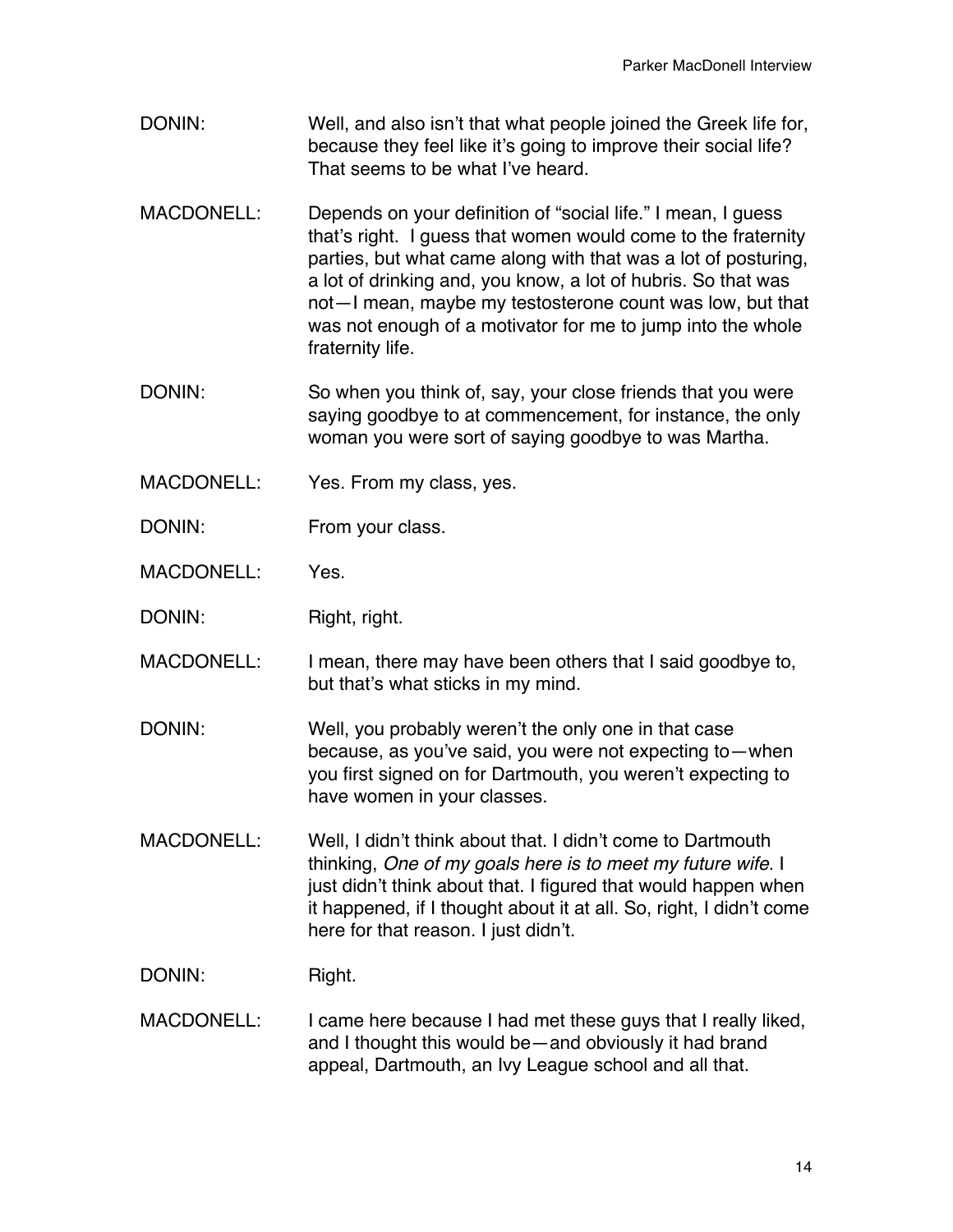- DONIN: Did you do any athletics?
- MACDONELL: No.

DONIN: So music was really your world here.

MACDONELL: It was.

DONIN: What did you end up majoring in?

MACDONELL: Music.

DONIN: Really!

MACDONELL: Yes.

DONIN: Oh, so you really-

MACDONELL: You probably haven't met many music majors, huh? Because there weren't that many of us. I mean, there were five or six, at the most, in my class of 800 kids.

DONIN: Five or six?

MACDONELL: Five or six.

DONIN: Wow.

MACDONELL: One wonders how they were able to keep a music department going.

DONIN: Yes. Well, it supports all sorts of other stuff-

MACDONELL: Right.

DONIN: — throughout the curriculum.

MACDONELL: It wasn't just for the music majors.

DONIN: Right, right.

MACDONELL: And a lot of people wanted to come and take piano lessons or voice lessons, or they wanted to learn music without being music majors. You know, there were plenty of music classes,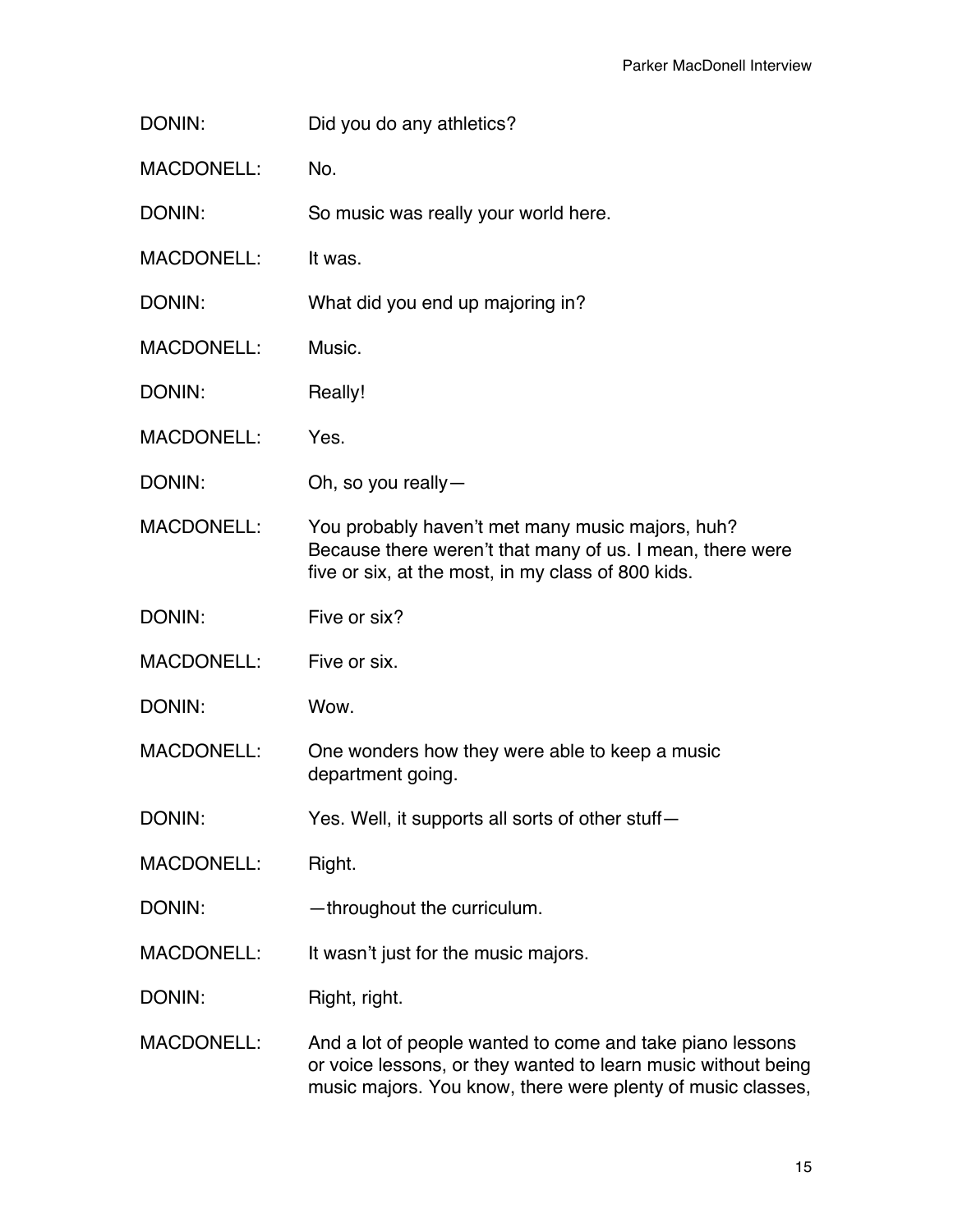and they weren't just populated by music majors. Even my theory classes—there were people that were probably going to be doctors and lawyers who wanted to learn music theory. So, yes, it was good.

- DONIN: Right. There are a lot of —not a lot. Some of the people that we've interviewed so far talk about the experience of feeling like an outsider when they were here, for various reasons: whether they are, obviously, you know, women, but—oh, I don't know, first-generation college students, the first in their family, or economically they felt like an outsider because they felt they were surrounded by rich white prep school people. There are hundreds of ways for people to feel like they were an outsider. Did you ever experience that when you were here?
- MACDONELL: Oh, I did, but not in either one of those ways. I came from an upper middle class kind of family, so that was not an issue, and I was not first generation. But I think if I felt any kind of apartness it was because this was a school dominated by kids from the Northeast, and I was from the Midwest. And there's a certain kind of style and hipness and coolness that I associate with people from the East—you know, a certain kind of way of talking that I didn't have. But a lot of my closest friends here were people from the East, so it wasn't like I was a complete outcast.

And I felt a sense of apartness also in the sense that I felt like I wasn't really—it wasn't that I wasn't smart enough, but I wasn't really prepared very well for this, and it seemed like a lot of the other kids were. But we didn't sit around and compare notes about—we didn't, like, share our grade cards with each other.

- DONIN: [Chuckles.]
- MACDONELL: Whatever they were, grade cards or—but I never felt so alone or apart that I thought, *Oh, I should transfer to Kent State University* or something.

DONIN: Right.

MACDONELL: And some people did. Sharon Smith, for instance.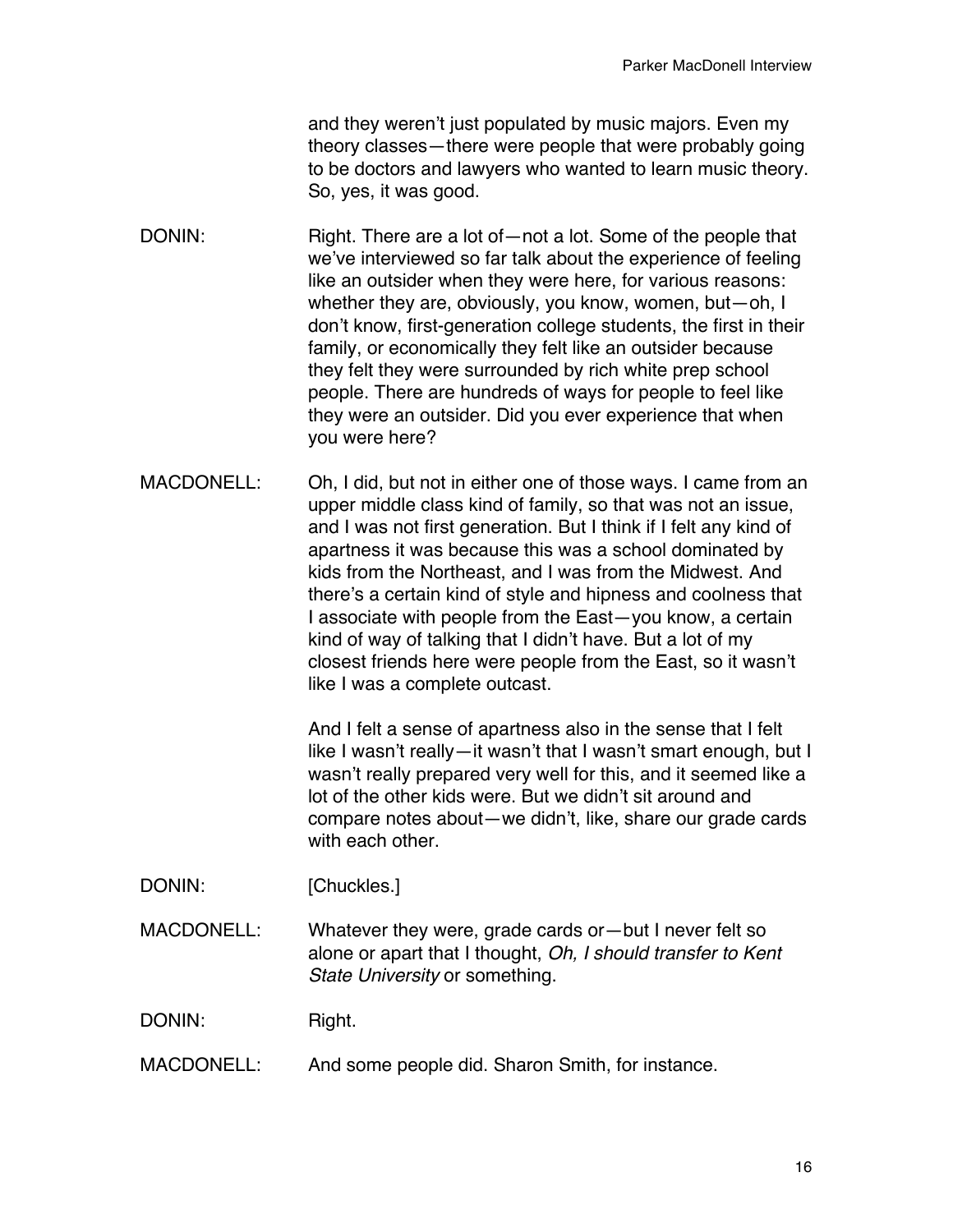DONIN: Transfers. Yes, I mean, that's pretty common, I think.

- MACDONELL: You didn't know Sharon Smith. (I'm looking at Steve.) But, yes, there were people who came here and said, *I just don*'*t fit in here, and I*'*m leaving.* And I never felt that. I mean, I loved this place, and I was determined to gut it out and make it through, because I had this sense, which turned out to be true, that I was developing lifelong friendships here, and so why would I walk away from that?
- DONIN: Did any of your sense of belonging have to do with the location here? Sort of being out in the middle of nowhere a little bit?
- MACDONELL: Belonging or not belonging?
- DONIN: Yes. Either one.
- MACDONELL: I mean, I knew that I was getting into a situation that was in a remote location, and that didn't either attract me or bother me; it just was what it was. No, I mean, if I had been in a big city, I don't feel like I would have melted away into the—you know, [that] I would have gone to the jazz clubs in Harlem or something like that.
- DONIN: Right.
- MACDONELL: I never felt that. I loved the place. It was beautiful. I had a little challenge with the place in that I had always had bad hips and I couldn't walk around very much, so as a result, winter quarters were difficult for me.
- DONIN: Ooh.
- MACDONELL: Because I rode my bike around a lot. I was known as the guy who rode his bike.
- DONIN: Was that to save your hips?
- MACDONELL: Yes, because I couldn't walk very far. It was too painful to walk, but I could ride my bike.
- DONIN: That's a little tough in winter.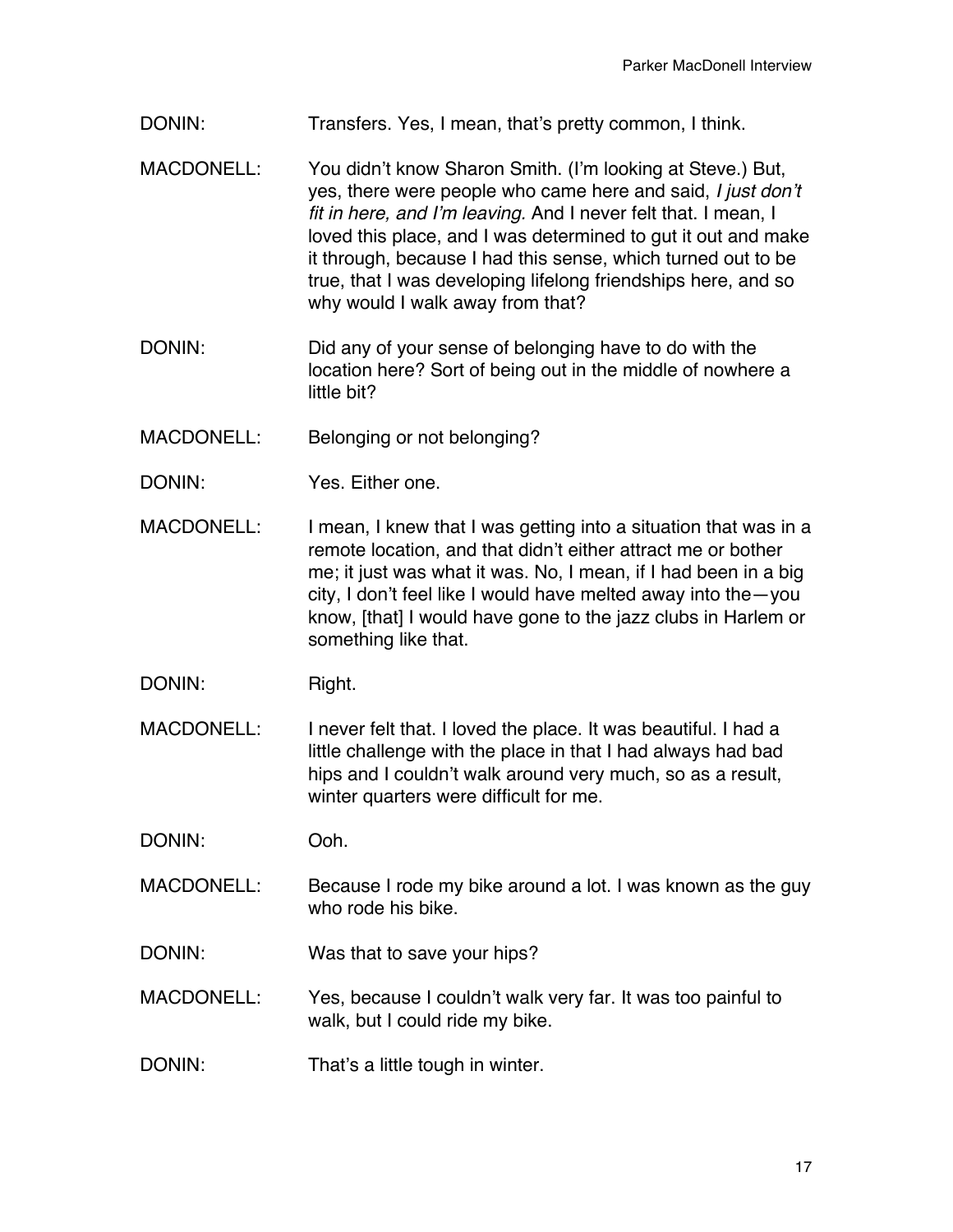MACDONELL: Yes. Well, a little dangerous.

DONIN: It's also dangerous, yes. [Laughs.]

MACDONELL: Not as dangerous then as it would be now, now that I've got artificial hips. You know, you don't want to fall down on an artificial hip.

DONIN: Right, right.

MACDONELL: You don't want to have to go through that experience again too soon—

DONIN: No,

MACDONELL: — —after you've been through it.

DONIN: So the location thing—it doesn't sound like it really impacted you very much.

MACDONELL: I don't think so.

DONIN: No. Okay. Good.

So I think we're almost done here.

MACDONELL: Oh, really?

DONIN: Let me just check my-

MACDONELL: I was just looking at-

SEVERSON: We're just getting started.

MACDONELL: Yes. [Chuckles.] And now: The second quarter of my freshman year.

SEVERSON: [Laughs.]

MACDONELL: I'm just kidding. [Laughter.]

DONIN: Are you able to put into words how you feel that your four years here—were you a different person when you graduated?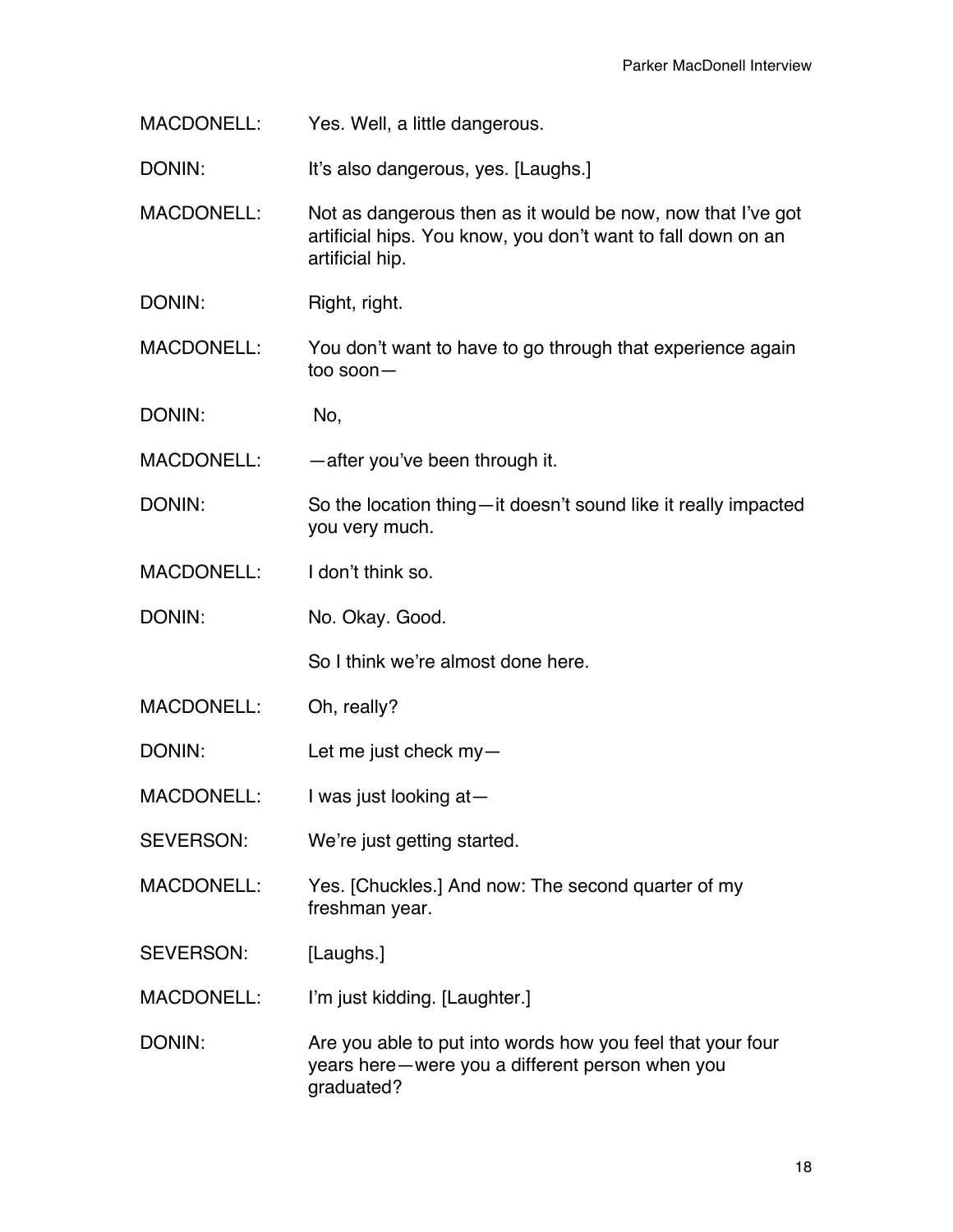MACDONELL: Well, I'm sure I was.

DONIN: I mean, obviously, developmentally everybody is, but if you're able to describe—

MACDONELL: I think I was different in the sense that I had pretty much decided by then that music would be my life. I didn't know that. I knew that music was my gift when I got here. I didn't think there was a way to make a living until the time that I left.

> You know, I think there's something to be said for going to school in a different part of the country than the one in which you grew up, and so I think that changed me, although I tended to gravitate to Steve and people like Steve, who hadn't grown up in the East. I mean, Ed Jaick—you remember Ed—was a good friend, and Paul Lazarus. I guess he wasn't really a Chicago guy, as it turned out, but but, you know, I think it changed me. I don't know how it changed my view of gender, which—isn't this kind of what this—

- DONIN: We're trying to document how the Dartmouth communitymeaning who makes up the Dartmouth family—
- MACDONELL: Yes.
- DONIN: how it's changed. But gender is the very obvious thing, especially for people in your era because of the whole coeducation question, but, you know, there are so many other ways the faces of Dartmouth have changed in the last fifty years, not just gender. But clearly that was the thing that probably had the biggest impact on all of you, obviously.
- MACDONELL: Yes, but I think—I mean, I was changed in the sense that I had a group of friends that I knew that I would be friends with for life, which I guess you don't think about when you're growing up and going through grade school and high school, although those people always are with you.

But Steve and Martha have been like touchstones in my life. I won't bore you with all the ways in which they've been that. You helped me get my first real gigs, Steve, through your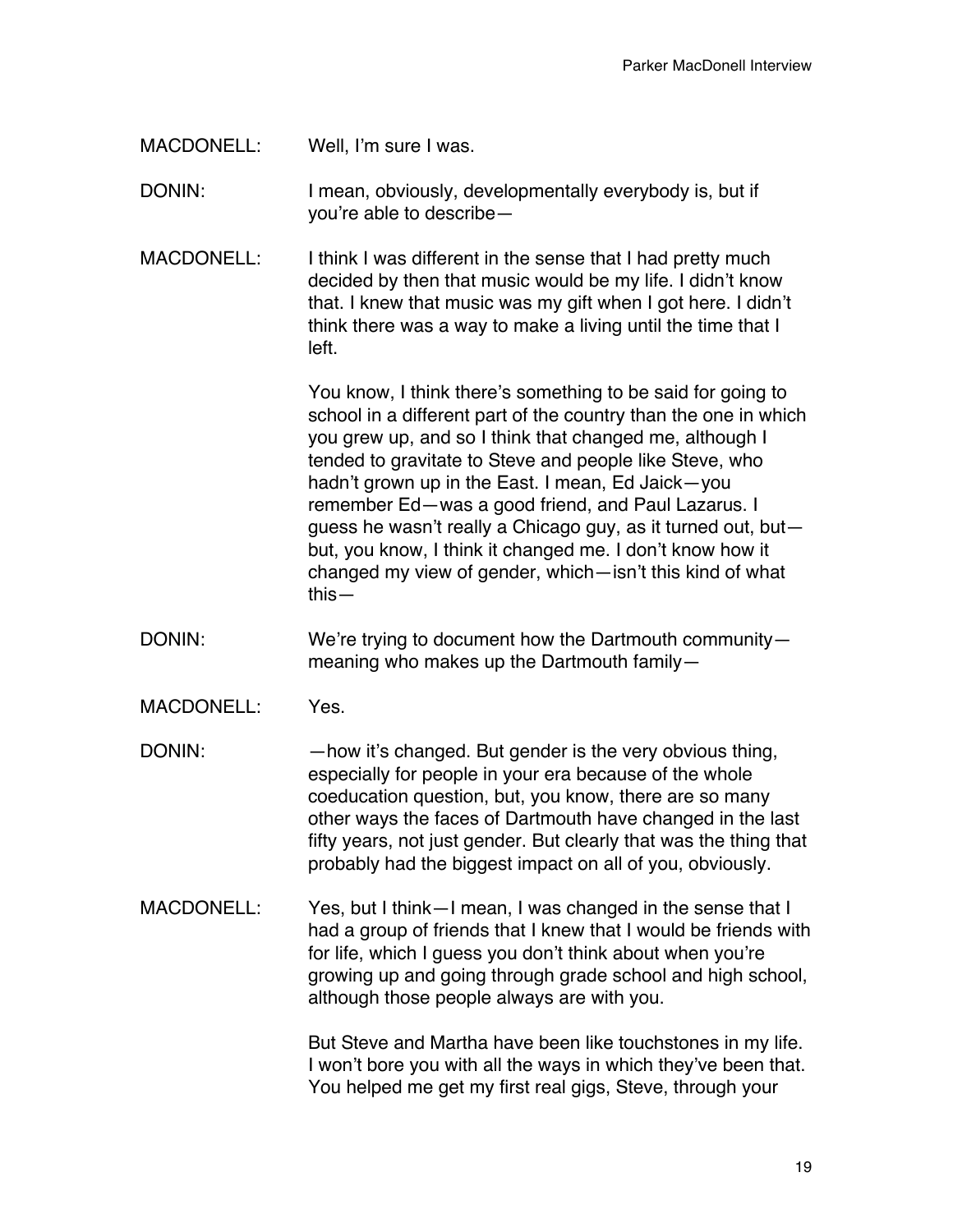high school buddy in Denver. I mean, you know, just all kinds of stuff. So I think I had the sense when I graduated that I had made lifelong friends, and I didn't think about that going in.

In fact, what I'll say is I remember—I didn't go back to graduate school for nine years, or eight and a half years later. I started in the fall of '85. And I remember saying to my mom, who for some reason was with me in New Haven, Connecticut, the week that I started at the good old Yale School of Management—I remember saying to my her, "Mom, I've got to get to bed because I'm going meet people tomorrow who are going to be lifelong friends." And that's what I expected out of my time at the Yale School of Management. And it turned out to not be true at all, or not be true in the same way.

- DONIN: Now, is the message here that it's the undergraduate experience where you make lifelong friends or that it's not Yale?
- MACDONELL: Well, I think it's a third message. I think it's a little bit the undergraduate experience because you're away from home for the first time (unless you went to prep school), and you're living cheek to jowl with a bunch of people your age for the first time. There's a lot of freedom, a lot of discovery.

But I also think that—I mean, Yale wasn't a bad place, but I think that there was a sense of—this is where the sense of place and Hanover enters it. I think that people who go to Dartmouth as undergrads tend to hang out with each other more because they can't melt away into the city. And in graduate school there was a lot more coming and going on the weekends, and I had classmates who had boyfriends or girlfriends or spouses down in New York or up in Boston, and you had people who were living in Branford, twenty miles away from New Haven, so there just wasn't the same kind of—you know.

DONIN: So the experience is not the same.

MACDONELL: No.

DONIN: You don't bond the same way.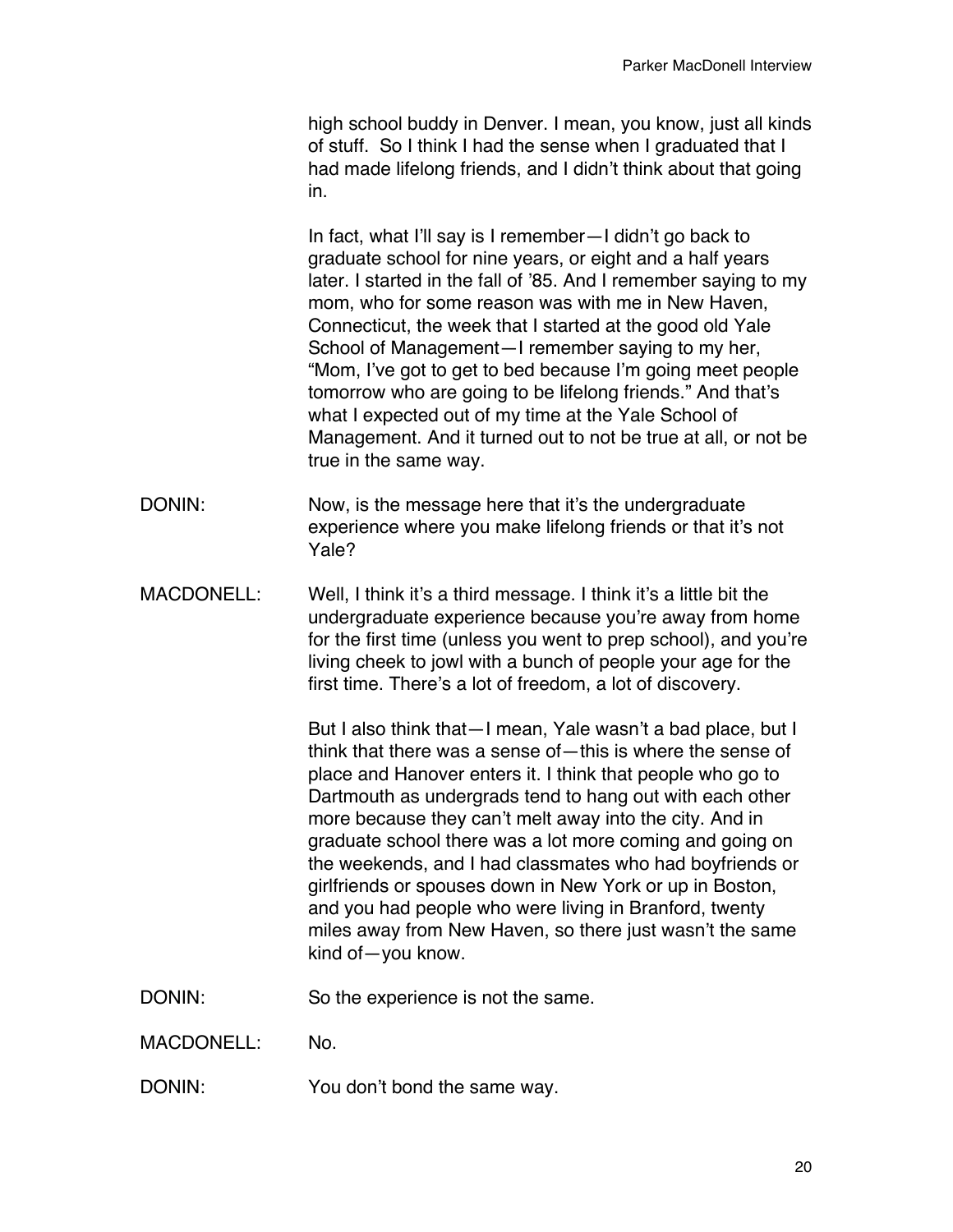- MACDONELL: No. But, you know, if I had gone to Yale College, maybe I would have had the same experience there that I had here. I just don't know. It's hard to say. But, I mean, part of what I'm saying sort of is an obvious reflection on the location. I mean, the thing that you say about Dartmouth is: Well, people are a lot more tightly knit because they can't go anywhere, you know? That's true, but it's maybe a little too cute. But I think there was a difference between Hanover and New Haven in that respect.
- DONIN: Well, yes, urban versus the boonies, although this isn't so much the boonies anymore.

Do you keep up with your class activities? Do you come back for reunions?

- MACDONELL: I do. I've come back for every reunion, and I also come back every time that the Dartmouth Aires have an all-alumni reunion. That happens now every three years.
- DONIN: So that's a real subset of the community that you stay plugged into.
- MACDONELL: Yes.

DONIN: And do the Aires and the—what's the women's group? That Martha sang in.

MACDONELL: When Martha cofounded them, they were called the Distractions, but now they're called the Woodswind or—what are they called now, Steve?

- SEVERSON: Decibelles.
- MACDONELL: The Decibelles.
- DONIN: Decibelles, that's it. Decibelles, yes.
- MACDONELL: And there's no contact between the Decibelles and the Aires.

DONIN: And the Aires?

MACDONELL: Yes.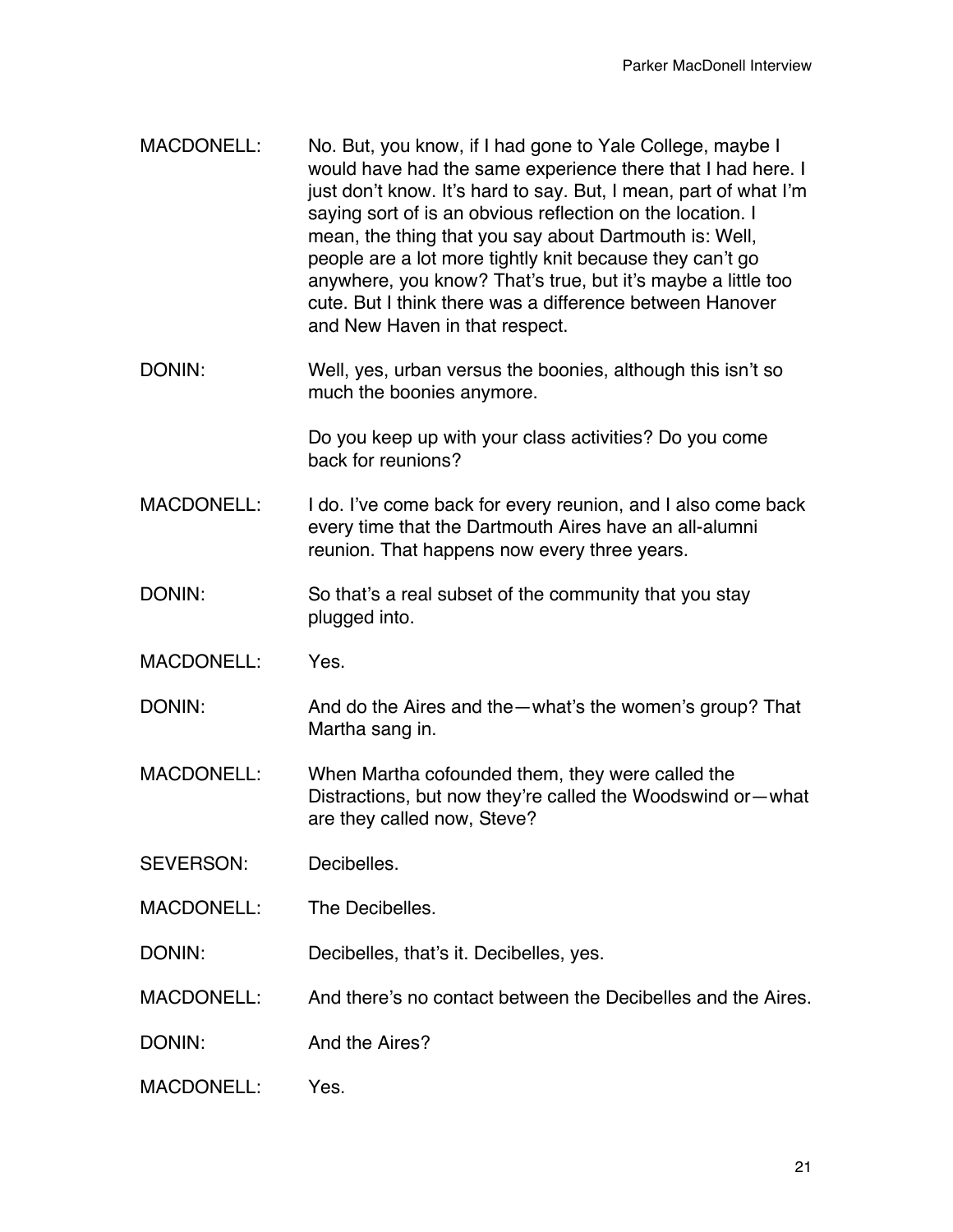- DONIN: So they never sang together or anything?
- MACDONELL: Well, at reunions we don't. There was back then—the Distractions and the Aires were both subsets of the Glee Club.
- DONIN: Oh, I see.

MACDONELL: So we sung together a lot—sang together a lot. But since those days, there has been very little contact between me and any of the women who were in the Distractions/Woodswinds/Decibelles.

DONIN: So how do they organize the reunions? Is it from all classes?

MACDONELL: Yes, it's an all-class Aires reunion.

- DONIN: Oh, so it's a big group!
- MACDONELL: It can be. It can be. I think there were—what?— sixty, seven Aires plus assorted spouses and friends, significant others.
- DONIN: Oh, great. Uh-huh.
- MACDONELL: It's great. And that's a real brotherhood. That whole thing is a real brotherhood because it's not like coming to a Dartmouth reunion, a class reunion where you can talk together, you can play golf together, you can go to lectures together and you can drink together. When you're at an Aires reunion, you can sing together. You can do something together that's—I don't want to say it's more meaningful than playing golf, but it takes more coordination.
- DONIN: [Chuckles.] Right.
- MACDONELL: Yes, it's very cool. But, then, I'm a musician, so I would—you know, I like that.
- DONIN: Mm-hm. Okay. Unless you have—
- MACDONELL: No, this is good. This did not at all go the direction I thought. I thought this was going to be more about gender issues. I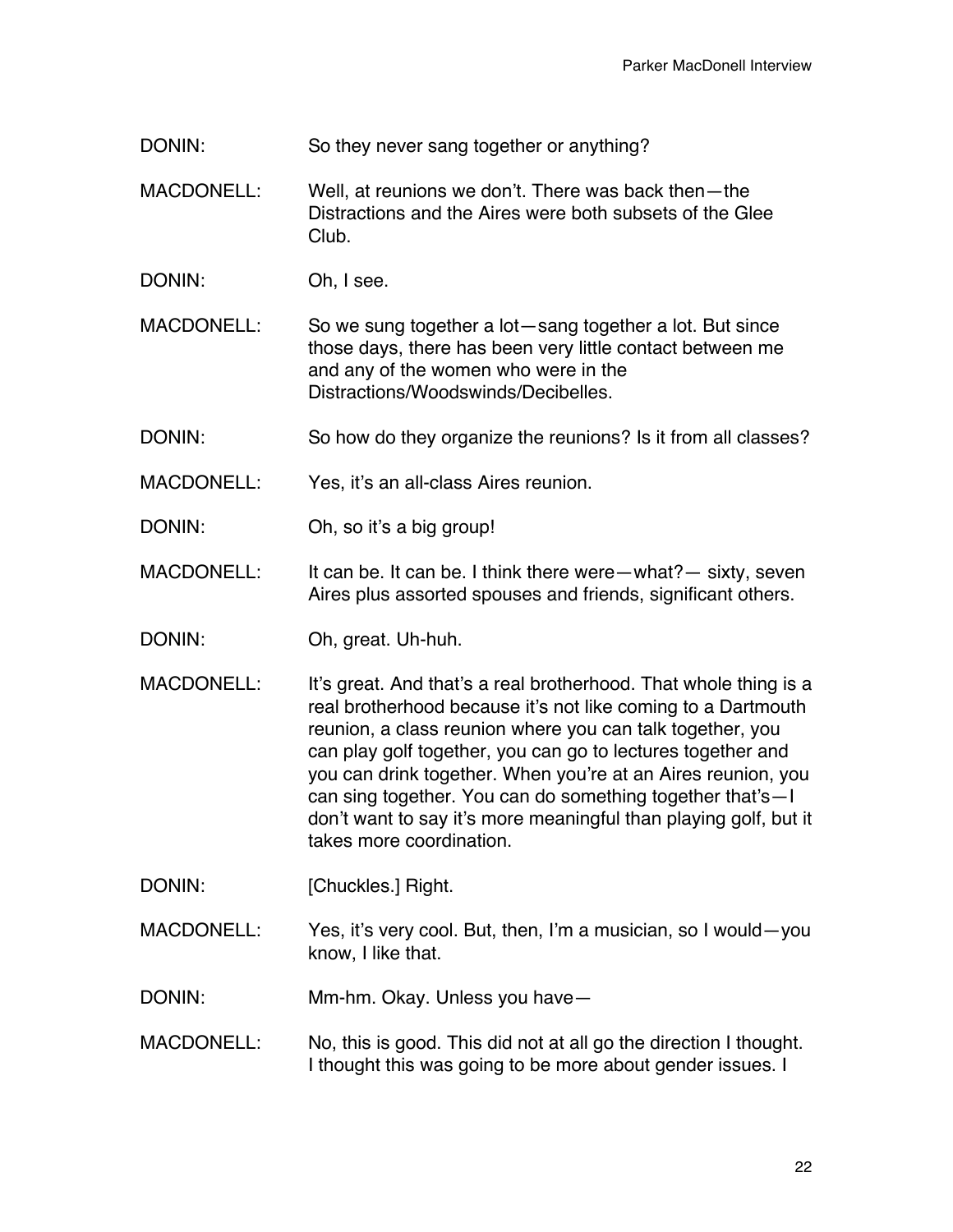was prepared to admit to some, like, really—one really embarrassing—

DONIN: Bad behavior?

MACDONELL: One piece of—in retrospect, bad but not, like, overtly bad behavior, but [chuckles] I'm not going to talk about it since I don't have to. [Laughs.]

DONIN: [Laughs.]

MACDONELL: Steve, I'll tell *you* about when we go over to the gym.

- DONIN: You did say that you only had one female friend here. I think that's amazing.
- MACDONELL: Well, yes.
- DONIN: I mean, that doesn't count—so you didn't include girlfriends in that—
- MACDONELL: Well, I never had a Dartmouth girlfriend. I never—like, I don't recall going out on any dates or having a girlfriend who was a Dartmouth student. And that was in part because I had a high school girlfriend, and I thought the deal was, we were going to kind of not date other people. It turned out that that was my definition and not hers.
- DONIN: [Chuckles.]
- MACDONELL: But that's all right, because it all turned out for the best. But in retrospect, I mean, I was probably just sort of hanging onto that as an excuse to not jump in and compete for dates with the few women who were here.
- DONIN: Right.
- MACDONELL: And I also thought that—I mean, when I got here, you know, there was still this tradition of going down to the girls' colleges, the all-women's schools.
- DONIN: Oh, the road trips.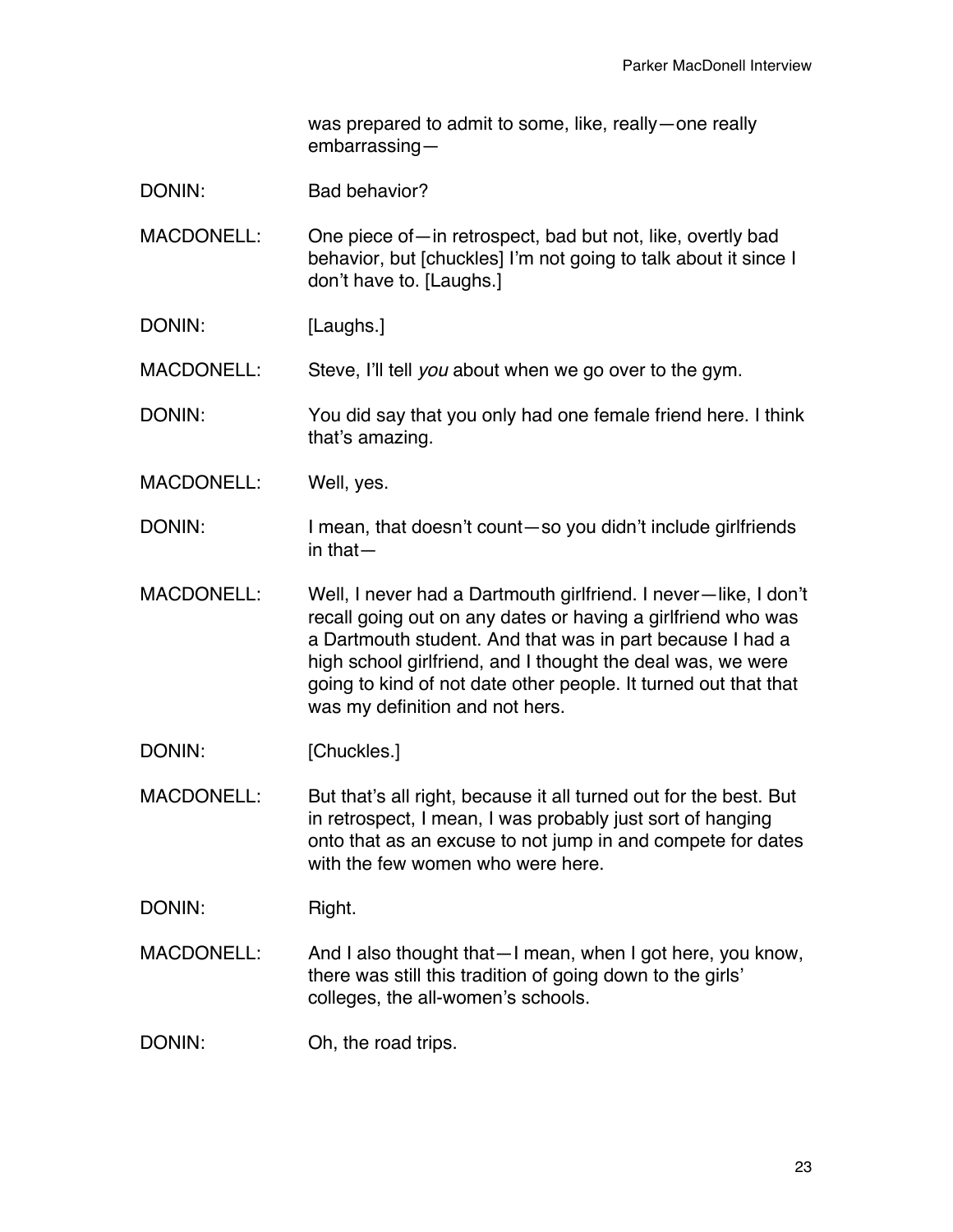- MACDONELL: Road trips. And the Aires facilitated that. You know, we would be invited to go down to Mount Holyoke and sing with the Mount Holyoke women's group, and so that was a thinlyveiled excuse for us to drink and ogle [pronouncing it correctly as OH-guhl] each other. Or is it ogle [pronouncing it AH-guhl]? Is it OH-guhl or AH-guhl?
- DONIN: OH-guhl, I think.
- MACDONELL: Oh-guhl, yes. But I never had what I would call a romantic relationship with a woman here. I had Cindy Hickey—that's right, it *was* her name—who came up to visit me on occasion.
- DONIN: But the percentage of women here those years was small.
- MACDONELL: Yes, it was small. Yes, but I just—I mean, I actually kind of fell for—when I was a—this is a good, embarrassing story. You'll like this. I actually—my senior year, this woman showed up as a freshman from Los Angeles, and her name was Sharon Smith. (Sharon, are you out there?) She looked like she was from California. She was blonde and beautiful and, you know, very attractive. And she would walk around in the middle of winter like she was at the beach at Santa Monica or something, with sandals on. She was the one who gave up and transferred to Stanford after her freshman year.

But I sort of imagined that I had fallen in love with her, and I wrote a song about her. And actually the funny part of the story—I don't know if you know this story, but I was in this band in Los Angeles, and we got some work being the backup band for Chuck Berry. We were playing with Chuck Berry up in San Francisco, and I invited Sharon to come hear us at this nightclub. It was actually a concert hall. And [chuckles] she said, "Gee, I'd love to come. It's good to hear from you again. But can I bring a friend with me?" I said, "Yeah, I'll put you on the guest list, Sharon Smith plus one."

So I get up—and we were not only backing up Chuck Berry that night on stage—you know, playing his songs with him, but we were also the opening act, so we got up and did our own little songs. And I had written this song for Sharon—

DONIN: [Sharp intake of breath.]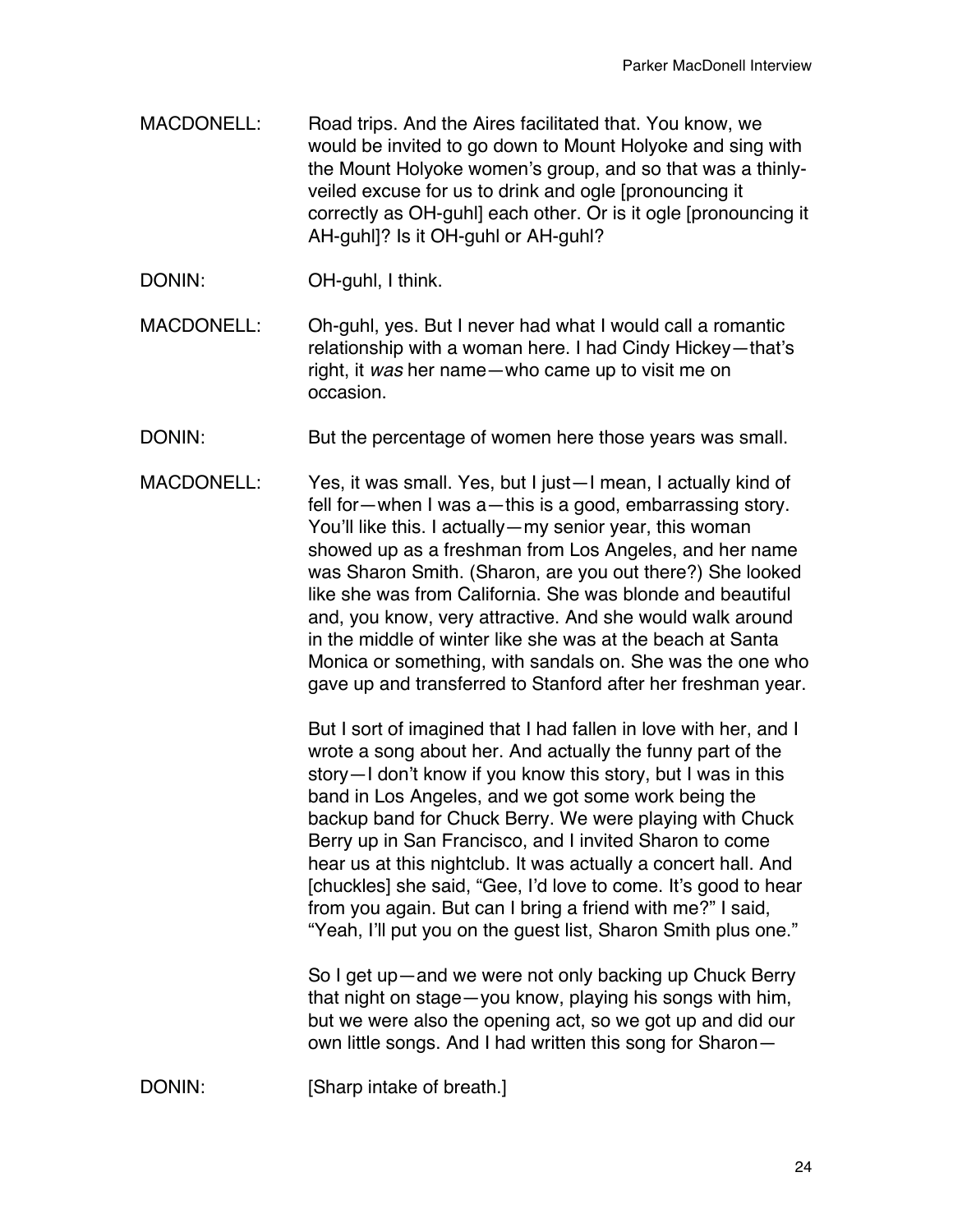MACDONELL: —which is really embarrassing. If I sang it for you, you'd laugh out loud. But I got up and did this introduction. I said, "Tonight's a special night for me because when you're a songwriter, mostly you write songs about people and experiences that are real to you, but you don't often get to share those songs with the people that inspired them. But tonight I'm going to get—the person who inspired this next song is in the audience, and I'd like to sing this song for [sings] "Sharon, everything I am I'll give to you forever if I can."

> So I sing this song. [Laughs.] And after the show, she comes up to the stage. "Oh, Parker, thanks. It was a great concert." And she said, "I want you to meet my friend, Mike." So she had her boyfriend with her. And my cousin, Jeff Powell, who was also at Stanford, was standing there, and he saw the whole thing.

DONIN: [Laughs.]

MACDONELL: He's never let me live that down.

DONIN: [Laughs.]

MACDONELL: So that was the extent of my—it was like a fantasy romance.

DONIN: Right.

MACDONELL: But it was a pretty good fantasy romance.

DONIN: Yes, it was. And to be able to sing a song to her, even if her boyfriend was there—

MACDONELL: [Laughs.]

DONIN: — —it's pretty great.

MACDONELL: "Sharon Smith plus one, please."

DONIN: [Laughs.]

MACDONELL: Oh, the life and times. Well, thanks for letting me run my mouth here.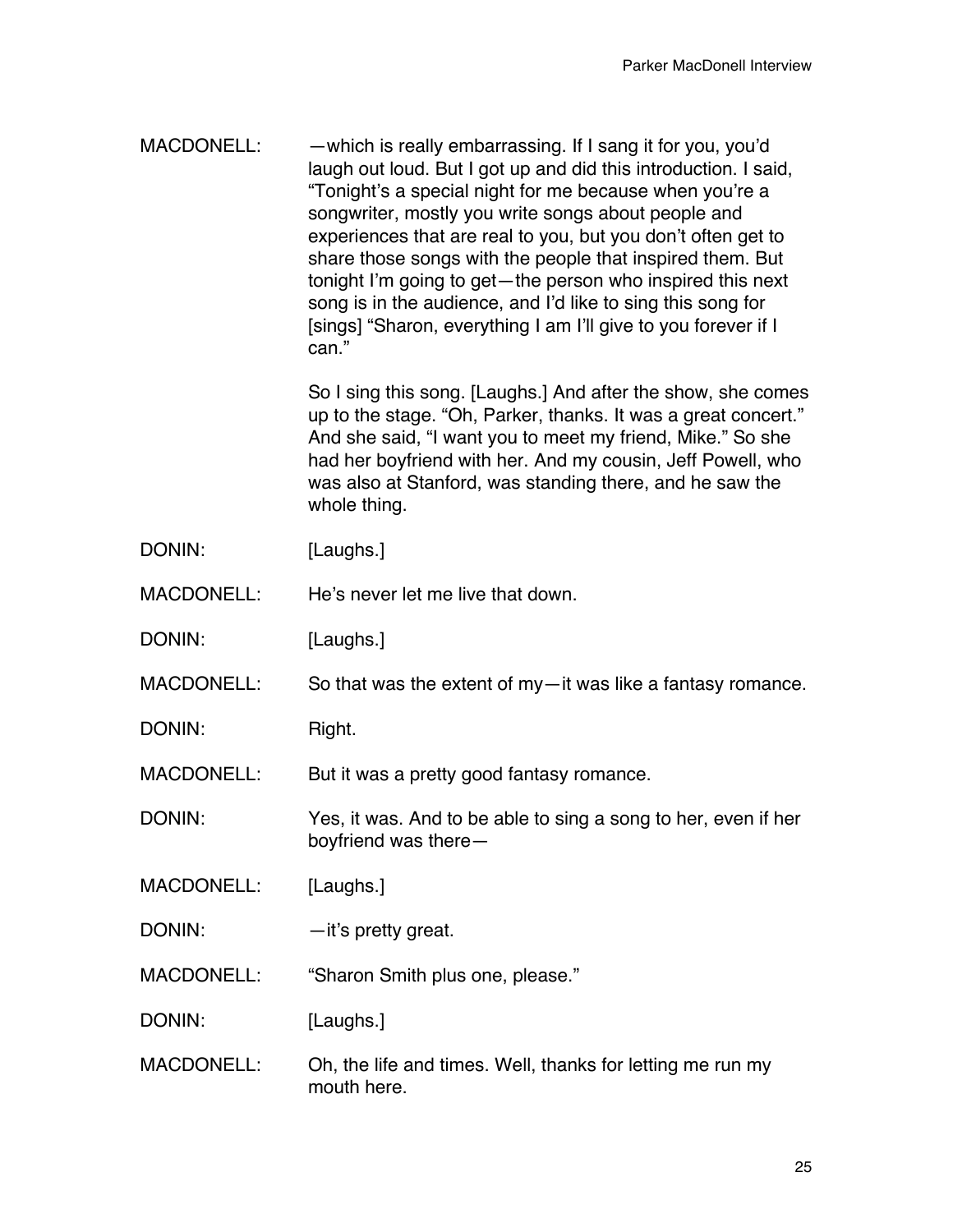- DONIN: This is great. So you call yourself Parker, but your yearbook calls you Richard. Did you change your name?
- MACDONELL: Richard is my first name, and Parker is my middle name, but you can call me Speedy, because all my friends from Dartmouth know me as Speedy MacDonell.
- DONIN: Because you were on the bike?
- MACDONELL: No. I got the nickname Speedy the day after I was born. My dad called his brother-in-law, my Uncle Hugh, to say, "Martie's had a boy." "What did you name him?" "Richard Parker MacDonell." My Uncle Hugh says, "RPM. We ought to call him Speedy."
- DONIN: [Laughs.] That's cute.
- MACDONELL: He had that kind of sardonic sense of humor. So I was known as Speedy all the way up through college graduation. And when I went to L.A. to seek my fame and fortune, I thought to myself, *I can*'*t stick with Speedy. This is my time to*—
- DONIN: Make the break.
- MACDONELL: —*change.* I didn't like Richard or the nicknames that went with it, so—
- DONIN: Plus the fact when you're a performer you need a name that sort of sets you aside a little bit.
- MACDONELL: Yes, that's right. It turns out one of my idols is Jackson Browne. I don't know if you've ever heard of Jackson Browne.
- DONIN: Of course, yes.
- MACDONELL: You know, Jackson is his middle name.
- DONIN: Ah. Ah.
- MACDONELL: So you probably want to know what his first name is.